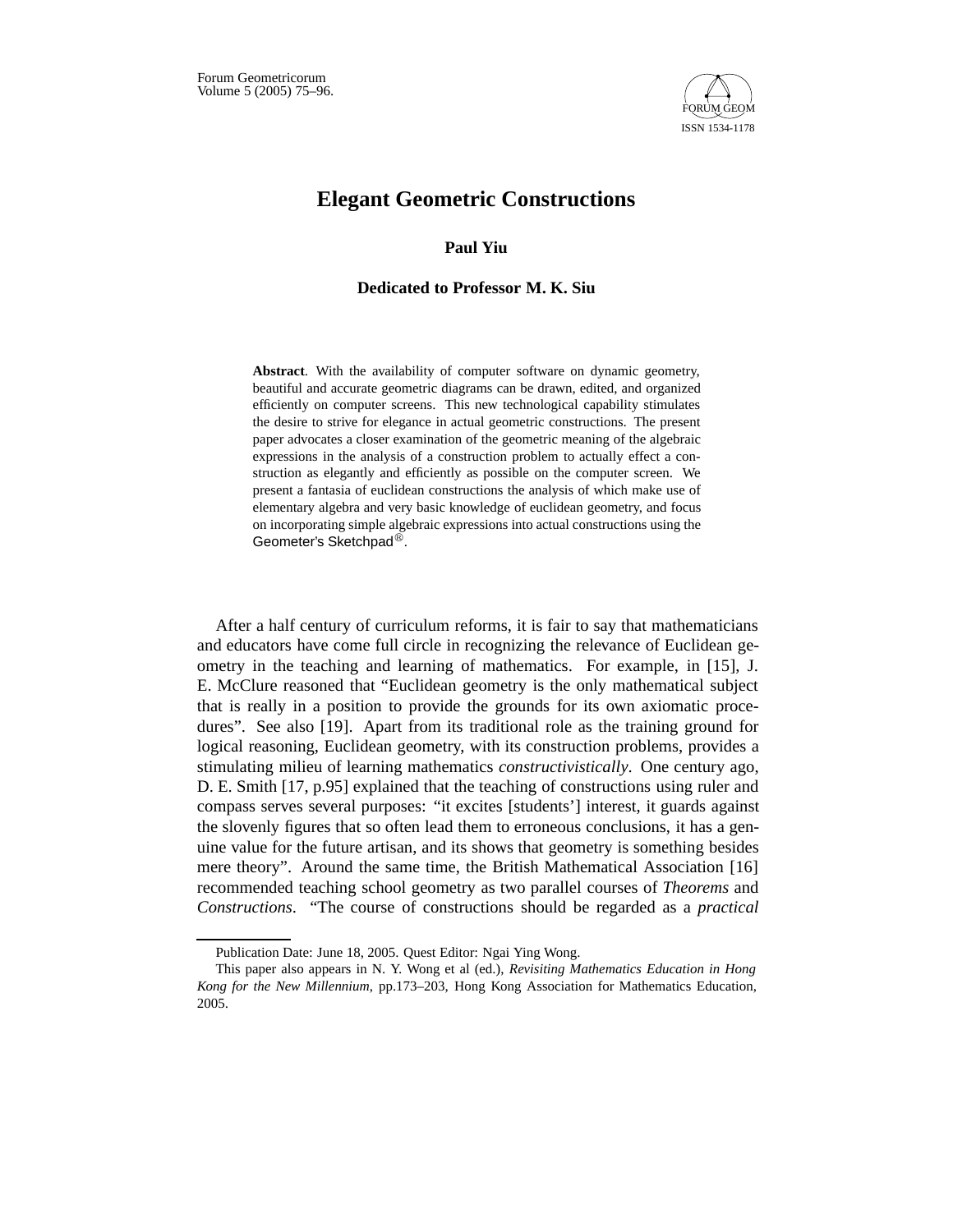course, the constructions being accurately made with instruments, and no construction, or proof of a construction, should be deemed invalid by reason of its being different from that given in Euclid, or by reason of its being based on theorems which Euclid placed after it".

A good picture is worth more than a thousand words. This is especially true for students and teachers of geometry. With good illustrations, concepts and problems in geometry become transparent and more understandable. However, the difficulty of drawing good blackboard geometric sketches is well appreciated by every teacher of mathematics. It is also true that many interesting problems on constructions with ruler and compass are genuinely difficult and demand great insights for solution, as in the case of geometrical proofs. Like handling difficult problems in synthetic geometry with analytic geometry, one analyzes construction problems by the use of algebra. It is well known that historically analysis of such ancient construction problems as the trisection of an angle and the duplication of the cube gave rise to the modern algebraic concept of field extension. A geometric construction can be effected with ruler and compass if and only if the corresponding algebraic problem is reducible to a sequence of linear and quadratic equations with constructible coefficients. For all the strength and power of such algebraic analysis of geometric problems, it is often impractical to carry out detailed constructions with paper and pencil, so much so that in many cases one is forced to settle for mere constructibility. For example, Howard Eves, in his solution [6] of the problem of construction of a triangle given the lengths of a side and the median and angle bisector on the same side, made the following remark after proving constructibility.

The devotee of the game of Euclidean constructions is not really interested in the actual mechanical construction of the sought triangle, but merely in the assurance that the construction is possible. To use a phrase of Jacob Steiner, the devotee performs his construction "simply by means of the tongue" rather than with actual instruments on paper.

Now, the availability in recent years of computer software on dynamic geometry has brought about a change of attitude. Beautiful and accurate geometric diagrams can be drawn, edited, and organized efficiently on computer screens. This new technological capability stimulates the desire to strive for elegance in actual geometric constructions. The present paper advocates a closer examination of the geometric meaning of the algebraic expressions in the analysis of a construction problem to actually effect a construction as elegantly and efficiently as possible on the computer screen.  $\frac{1}{1}$  We present a fantasia of euclidean constructions the analysis of which make use of elementary algebra and very basic knowledge of euclidean geometry. <sup>2</sup> We focus on incorporating simple algebraic expressions into actual constructions using the Geometer's Sketchpad $\mathbb{B}$ . The tremendous improvement

<sup>&</sup>lt;sup>1</sup>See §6.1 for an explicit construction of the triangle above with a given side, median, and angle bisector.

<sup>&</sup>lt;sup>2</sup>The Geometer's Sketchpad<sup>®</sup> files for the diagrams in this paper are available from the author's website http://www.math.fau.edu/yiu/Geometry.html.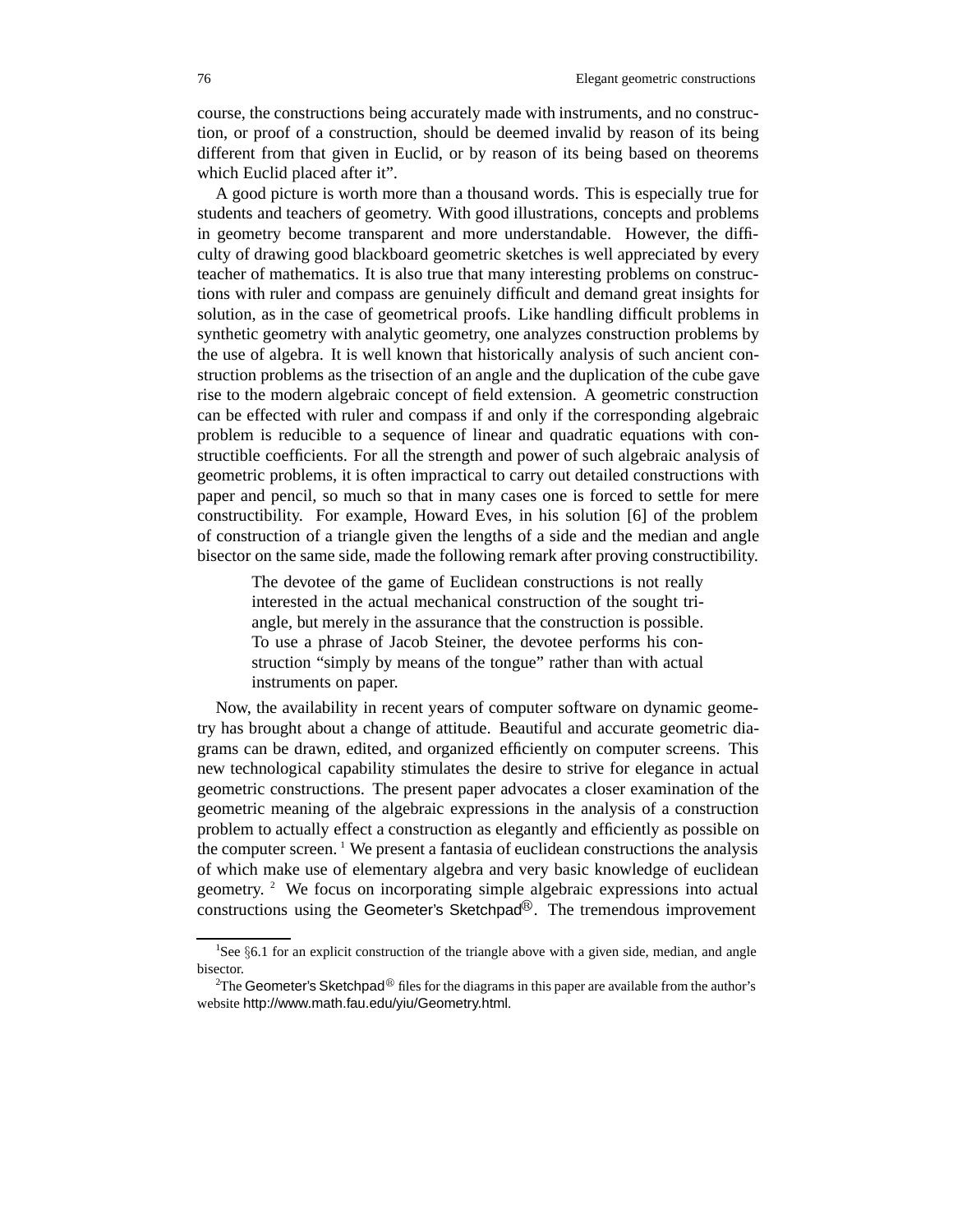on the economy of time and effort is hard to exaggerate. The most remarkable feature of the Geometer's Sketchpad<sup>®</sup> is the capability of customizing a tool folder to make constructions as efficiently as one would like. Common, basic constructions need only be performed once, and saved as tools for future use. We shall use the Geometer's Sketchpad<sup> $\circledR$ </sup> simply as ruler and compass, assuming a tool folder containing at least the following tools $3$  for ready use:

- (i) basic shapes such as equilateral triangle and square,
- (ii) tangents to a circle from a given point,
- (iii) circumcircle and incircle of a triangle.

Sitting in front of the computer screen trying to perform geometric constructions is a most ideal constructivistic learning environment: a student is to bring his geometric knowledge and algebraic skill to bear on natural, concrete but challenging problems, experimenting with various geometric interpretations of concrete algebraic expressions. Such analysis and explicit constructions provide a fruitful alternative to the traditional emphasis of the deductive method in the learning and teaching of geometry.

## **1. Some examples**

We present a few examples of constructions whose elegance is suggested by an analysis a little more detailed than is necessary for constructibility or routine constructions. A number of constructions in this paper are based on diagrams in the interesting book [9]. We adopt the following notation for circles:

(i)  $A(r)$  denotes the circle with center A, radius r;

(ii)  $A(B)$  denotes the circle with center A, passing through the point B, and (iii)  $(A)$  denotes a circle with center A and unspecified radius, but unambiguous in context.

1.1*.* Construct a regular octagon by cutting corners from a square.



Suppose an isosceles right triangle of (shorter) side  $x$  is to be cut from each corner of a unit square to make a regular octagon. See Figure 1A. A simple calculation shows that  $x = 1 - \frac{\sqrt{2}}{2}$ . This means  $AP = 1 - x = \frac{\sqrt{2}}{2}$ . The point P, and the

<sup>&</sup>lt;sup>3</sup>A construction appearing in sans serif is assumed to be one readily performable with a customized tool.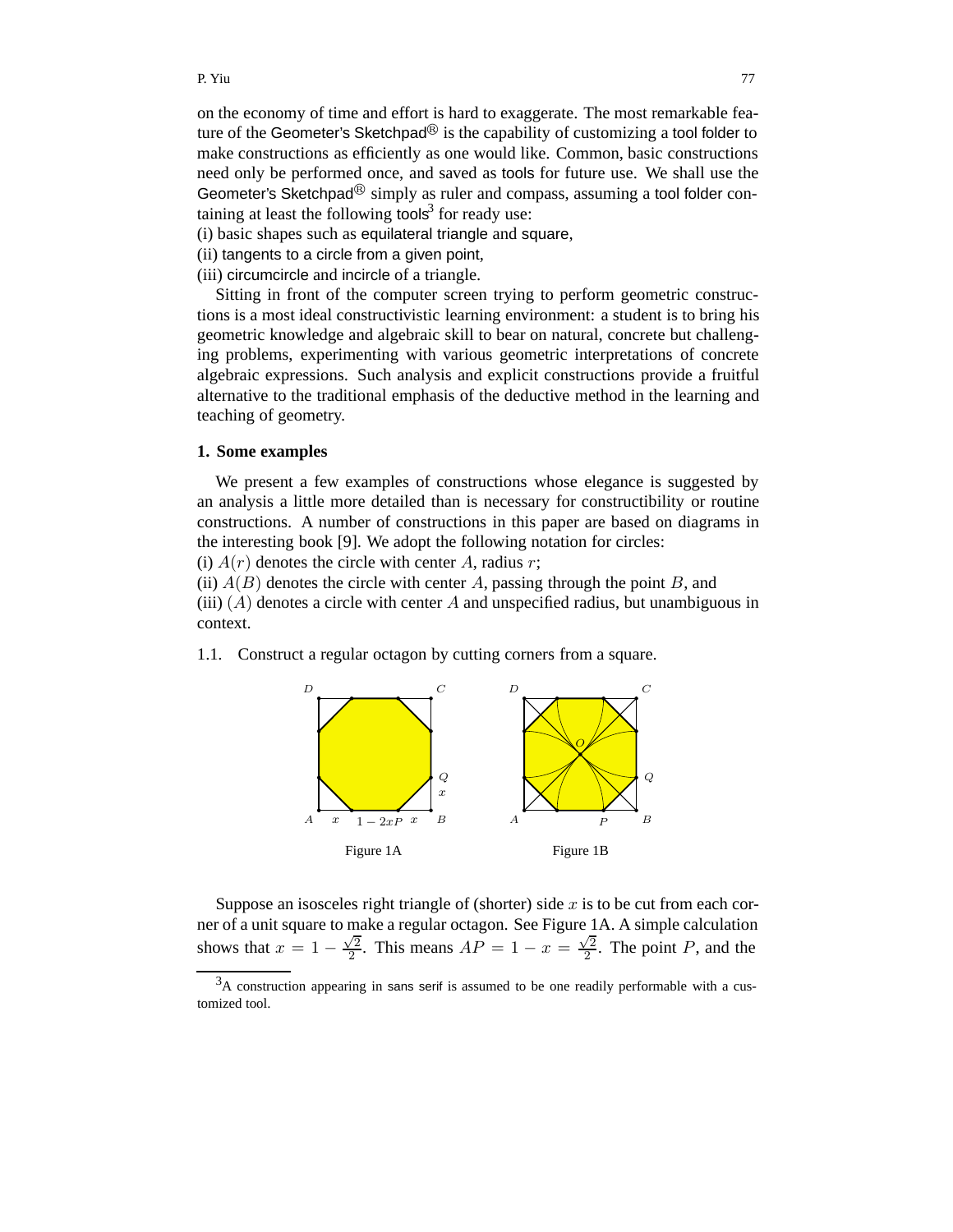other vertices, can be easily constructed by intersecting the sides of the square with quadrants of circles with centers at the vertices of the square and passing through the center O. See Figure 1B.

1.2*.* The centers A and B of two circles lie on the other circle. Construct a circle tangent to the line AB, to the circle  $(A)$  internally, and to the circle  $(B)$  externally.



Suppose  $AB = a$ . Let  $r =$  radius of the required circle  $(K)$ , and  $x = AX$ , where  $X$  is the projection of the center  $K$  on the line  $AB$ . We have

$$
(a+r)^2 = r^2 + (a+x)^2, \qquad (a-r)^2 = r^2 + x^2.
$$

Subtraction gives  $4ar = a^2 + 2ax$  or  $x + \frac{a}{2} = 2r$ . This means that in Figure 2B,  $CMXY$  is a square, where M is the midpoint of AB. The circle can now be easily constructed by first erecting a square on CM.

1.3*. Equilateral triangle in a rectangle.* Given a rectangle ABCD, construct points P and Q on  $BC$  and  $CD$  respectively such that triangle  $APQ$  is equilateral.

**Construction 1.** *Construct* equilateral triangles CDX *and* BCY *, with* X *and* Y *inside the rectangle. Extend* AX *to intersect* BC *at* P *and* AY *to intersect* CD *at* Q*.*

*The triangle APQ is equilateral.* See Figure 3B.



This construction did not come from a lucky insight. It was found by an analysis. Let  $AB = DC = a$ ,  $BC = AD = b$ . If  $BP = y$ ,  $DQ = x$  and  $APQ$  is equilateral, then a calculation shows that  $x = 2a - \sqrt{3}b$  and  $y = 2b - \sqrt{3}a$ . From these expressions of  $x$  and  $y$  the above construction was devised.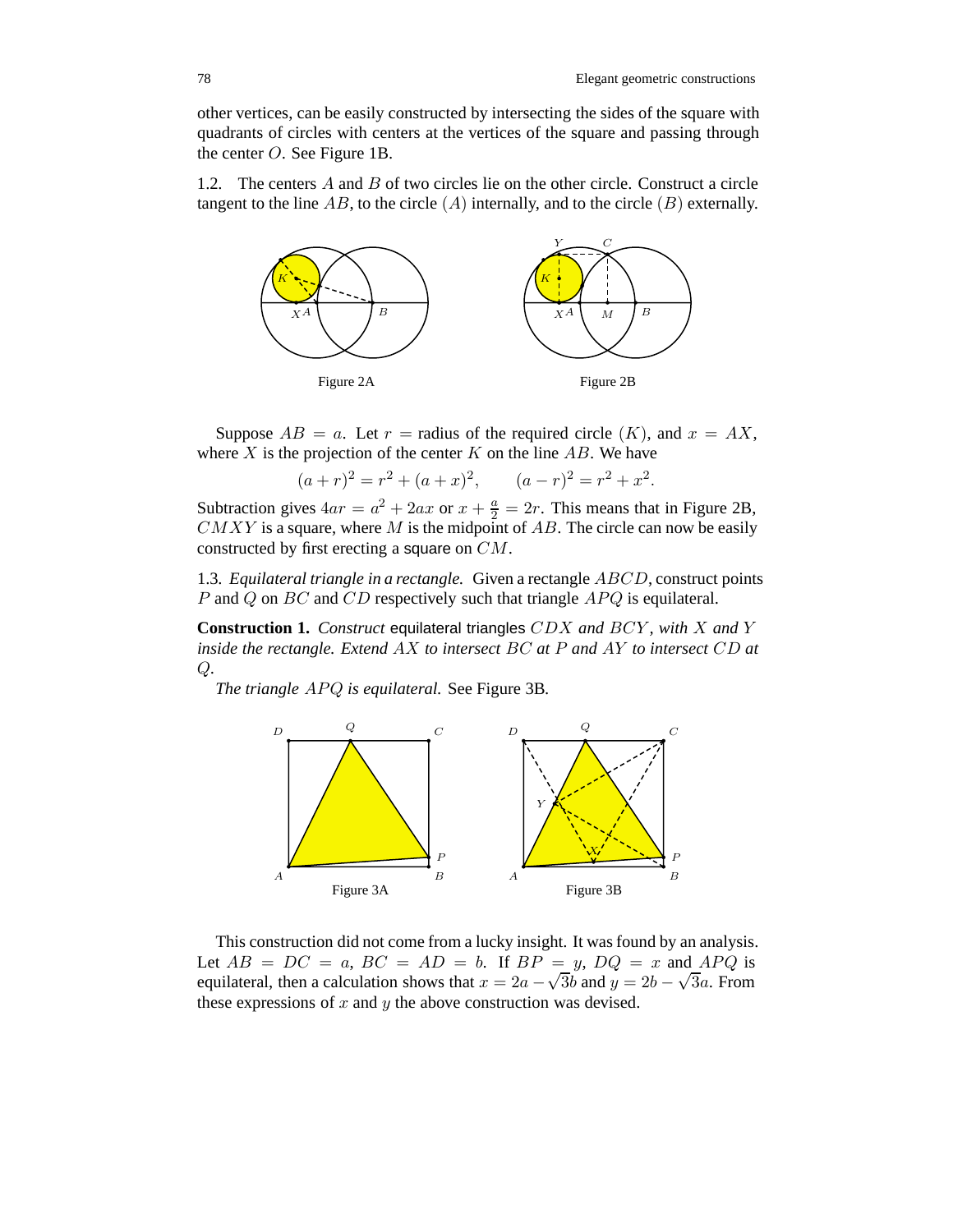1.4*. Partition of an equilateral triangle into 4 triangles with congruent incircles.* Given an equilateral triangle, construct three lines each through a vertex so that the incircles of the four triangles formed are congruent. See Figure 4A and [9, Problem 2.1.7] and [10, Problem 5.1.3], where it is shown that if each side of the equilateral triangle has length a, then the small circles all have radii  $\frac{1}{8}(\sqrt{7}-\sqrt{3})a$ . Here is a calculation that leads to a very easy construction of these lines.



In Figure 4A, let  $CX = AY = BZ = a$  and  $BX = CY = AZ = b$ . The equilateral triangle XYZ has sidelength  $a - b$  and inradius  $\frac{\sqrt{3}}{6}(a - b)$ . Since  $\angle BXC = 120^\circ$ ,  $BC = \sqrt{a^2 + ab + b^2}$ , and the inradius of triangle  $BXC$  is

$$
\frac{1}{2}(a+b-\sqrt{a^2+ab+b^2})\tan 60^\circ = \frac{\sqrt{3}}{2}(a+b-\sqrt{a^2+ab+b^2}).
$$

These two inradii are equal if and only if  $3\sqrt{a^2 + ab + b^2} = 2(a+2b)$ . Applying the law of cosines to triangle  $XBC$ , we obtain

$$
\cos XBC = \frac{(a^2 + ab + b^2) + b^2 - a^2}{2b\sqrt{a^2 + ab + b^2}} = \frac{a + 2b}{2\sqrt{a^2 + ab + b^2}} = \frac{3}{4}.
$$

In Figure 4B,  $Y'$  is the intersection of the arc  $B(C)$  and the perpendicular from the midpoint E of CA to BC. The line BY' makes an angle  $\arccos \frac{3}{4}$  with BC. The other two lines  $AX'$  and  $CZ'$  are similarly constructed. These lines bound the equilateral triangle  $XYZ$ , and the four incircles can be easily constructed. Their centers are simply the reflections of  $X'$  in D,  $Y'$  in E, and  $Z'$  in F.

#### **2. Some basic constructions**

2.1*. Geometric mean and the solution of quadratic equations.* The following constructions of the geometric mean of two lengths are well known.

**Construction 2.** (a) *Given two segments of length* a*,* b*, mark three points* A*,* P*,* B on a line (P between A and B) such that  $PA = a$  and  $PB = b$ . Describe a *semicircle with* AB *as diameter, and let the perpendicular through* P *intersect the semicircle at Q. Then*  $PQ^2 = AP \cdot PB$ *, so that the length of*  $PQ$  *is the geometric mean of* a *and* b*.* See Figure 5A.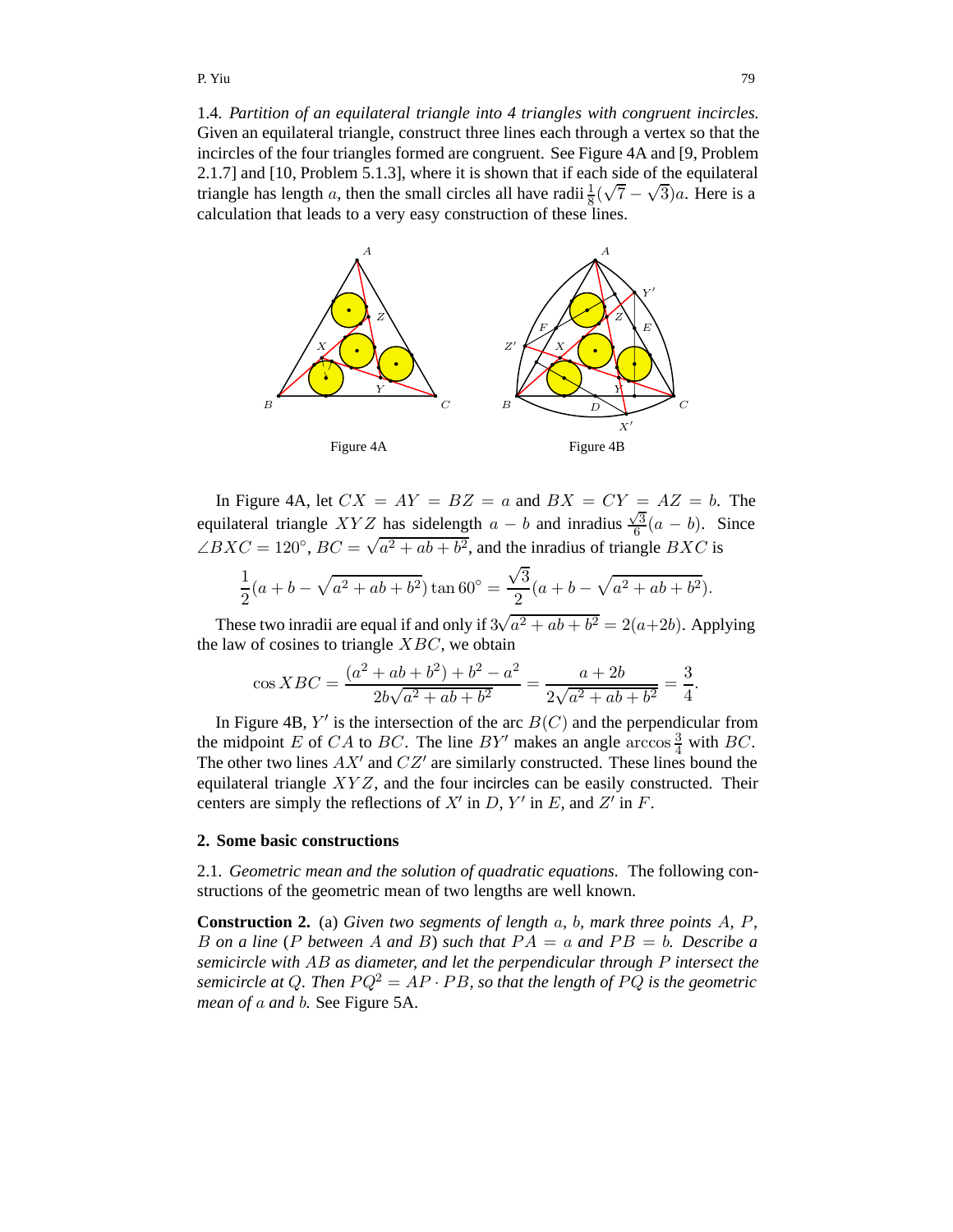(b) *Given two segments of length*  $a < b$ *, mark three points* P, A, B *on a line such that*  $PA = a$ ,  $PB = b$ , and A, B are on the same *side* of P. Describe a *semicircle with* PB as diameter, and let the perpendicular through A intersect the *semicircle at Q. Then*  $PQ^2 = PA \cdot PB$ , so that the length of PQ is the geometric *mean of* a *and* b*.* See Figure 5B.



More generally, a quadratic equation can be solved by applying the theorem of intersecting chords: *If a line through* P *intersects a circle* O(r) *at* X *and* Y *, then the product*  $PX \cdot PY$  (*of signed lengths*) *is equal to*  $OP^2 - r^2$ . Thus, if two chords AB and XY intersect at P, then  $PA \cdot PB = PX \cdot PY$ . See Figure 6A. In particular, if  $P$  is outside the circle, and if  $PT$  is a tangent to the circle, then  $PT^{2} = PX \cdot PY$  for any line intersecting the circle at X and Y. See Figure 6B.



A quadratic equation can be put in the form  $x(x \pm a) = b^2$  or  $x(a - x) = b^2$ . In the latter case, for real solutions, we require  $b \leq \frac{a}{2}$ . If we arrange a and b as the legs of a right triangle, then the positive roots of the equation can be easily constructed as in Figures 6C and 6D respectively.

The algebraic method of the solution of a quadratic equation by completing squares can be easily incorporated geometrically by using the Pythagorean theorem. We present an example.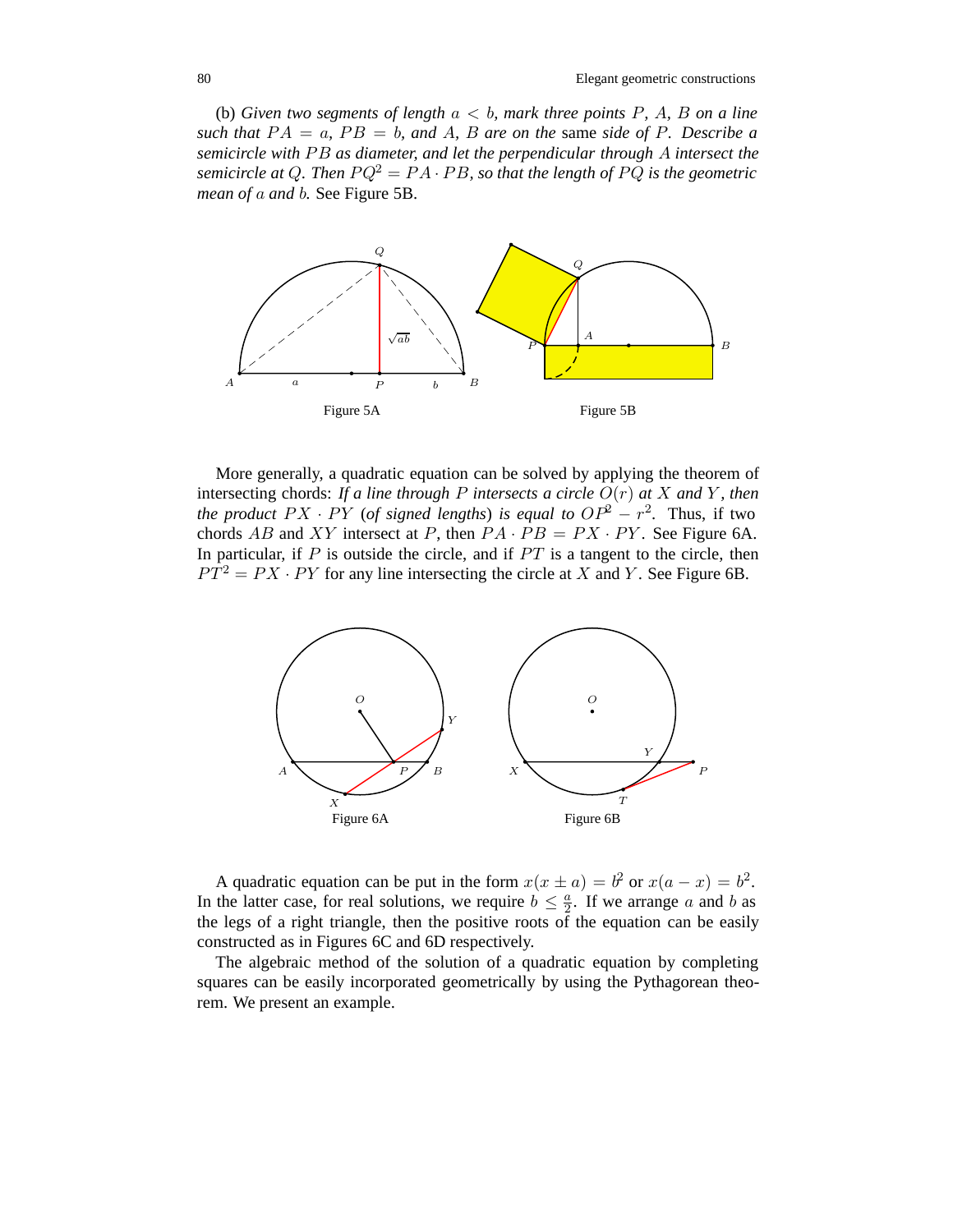

2.1.1. Given a chord  $BC$  perpendicular to a diameter  $XY$  of circle  $(O)$ , to construct a line through  $X$  which intersects the circle at  $A$  and  $BC$  at  $T$  such that  $AT$ has a given length t. Clearly,  $t \leq YM$ , where M is the midpoint of BC.

Let  $AX = x$ . Since  $\angle CAX = \angle CYX = \angle TCX$ , the line CX is tangent to the circle ACT. It follows from the theorem of intersecting chords that  $x(x-t) =$  $CX<sup>2</sup>$ . The method of completing squares leads to

$$
x = \frac{t}{2} + \sqrt{CX^2 + \left(\frac{t}{2}\right)^2}.
$$

This suggests the following construction.<sup>4</sup>



**Construction 3.** On the segment CY, choose a point P such that  $CP = \frac{t}{2}$ . Extend  $XP$  *to*  $Q$  *such that*  $PQ = PC$ *. Let*  $A$  *be an intersection of*  $X(Q)$  *and*  $(Q)$ *. If the line XA intersects BC at T*, *then*  $AT = t$ *.* See Figure 7.

<sup>4</sup> This also solves the construction problem of triangle *ABC* with given angle *A*, the lengths *a* of its opposite side, and of the bisector of angle *A*.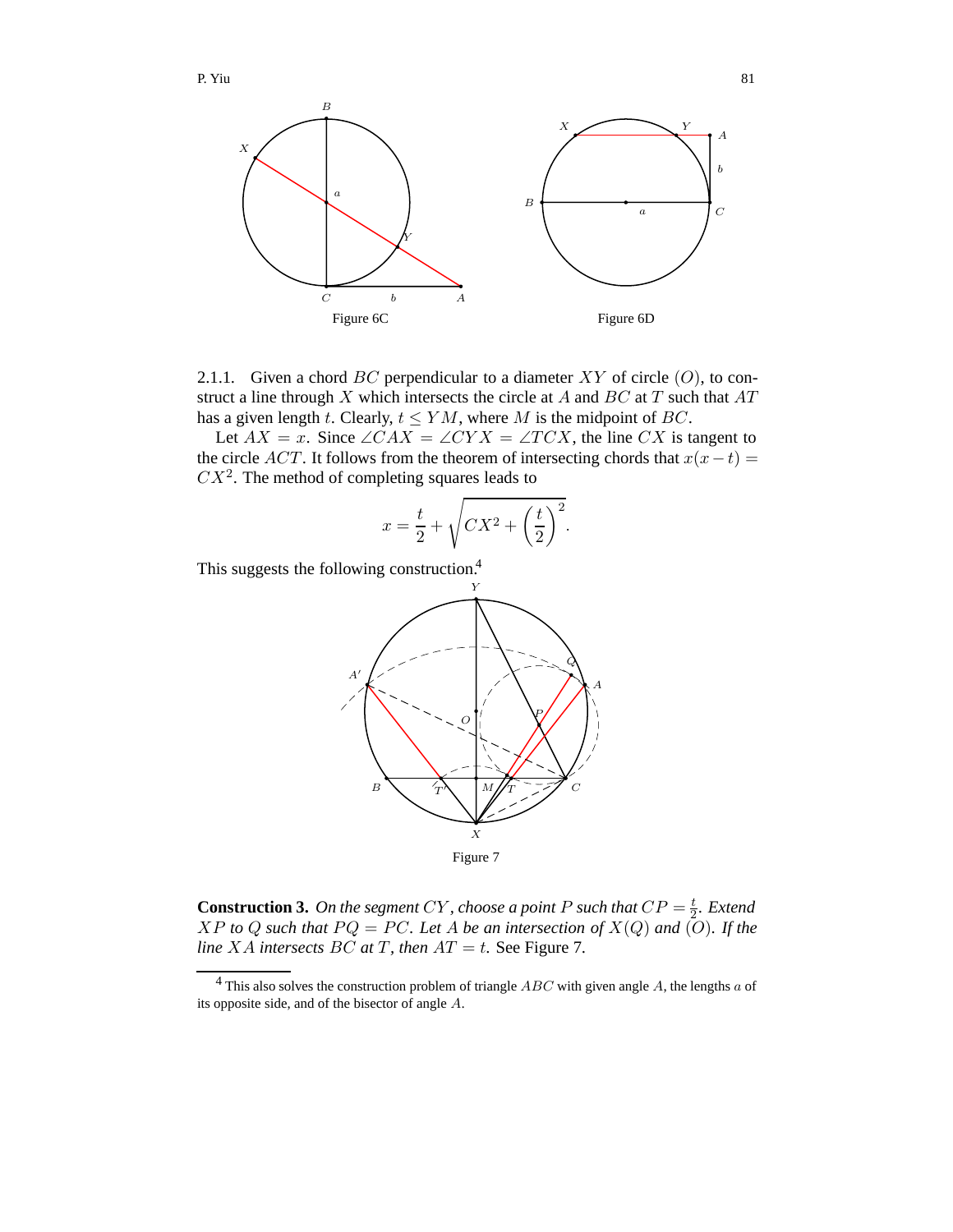2.2. *Harmonic mean and the equation*  $\frac{1}{a} + \frac{1}{b} = \frac{1}{t}$ . The harmonic mean of two quantities a and b is  $\frac{2ab}{a+b}$ . In a trapezoid of parallel sides a and b, the parallel through the intersection of the diagonals intercepts a segment whose length is the harmonic mean of a and b. See Figure 8A. We shall write this harmonic mean as 2*t*, so that  $\frac{1}{a} + \frac{1}{b} = \frac{1}{t}$ . See Figure 8B.



Here is another construction of  $t$ , making use of the formula for the length of an angle bisector in a triangle. If  $BC = a$ ,  $AC = b$ , then the angle bisector  $CZ$  has length

$$
t_c = \frac{2ab}{a+b}\cos\frac{C}{2} = 2t\cos\frac{A}{2}.
$$

The length  $t$  can therefore be constructed by completing the rhombus  $CXXZY$  (by constructing the perpendicular bisector of  $CZ$  to intersect BC at X and AC at Y). See Figure 9A. In particular, if the triangle contains a right angle, this trapezoid is a square. See Figure 9B.



## **3. The shoemaker's knife**

3.1*. Archimedes' Theorem.* A shoemaker's knife (or arbelos) is the region obtained by cutting out from a semicircle with diameter AB the two smaller semicircles with diameters AP and PB. Let  $AP = 2a$ ,  $PB = 2b$ , and the common tangent of the smaller semicircles intersect the large semicircle at Q. The following remarkable theorem is due to Archimedes. See [12].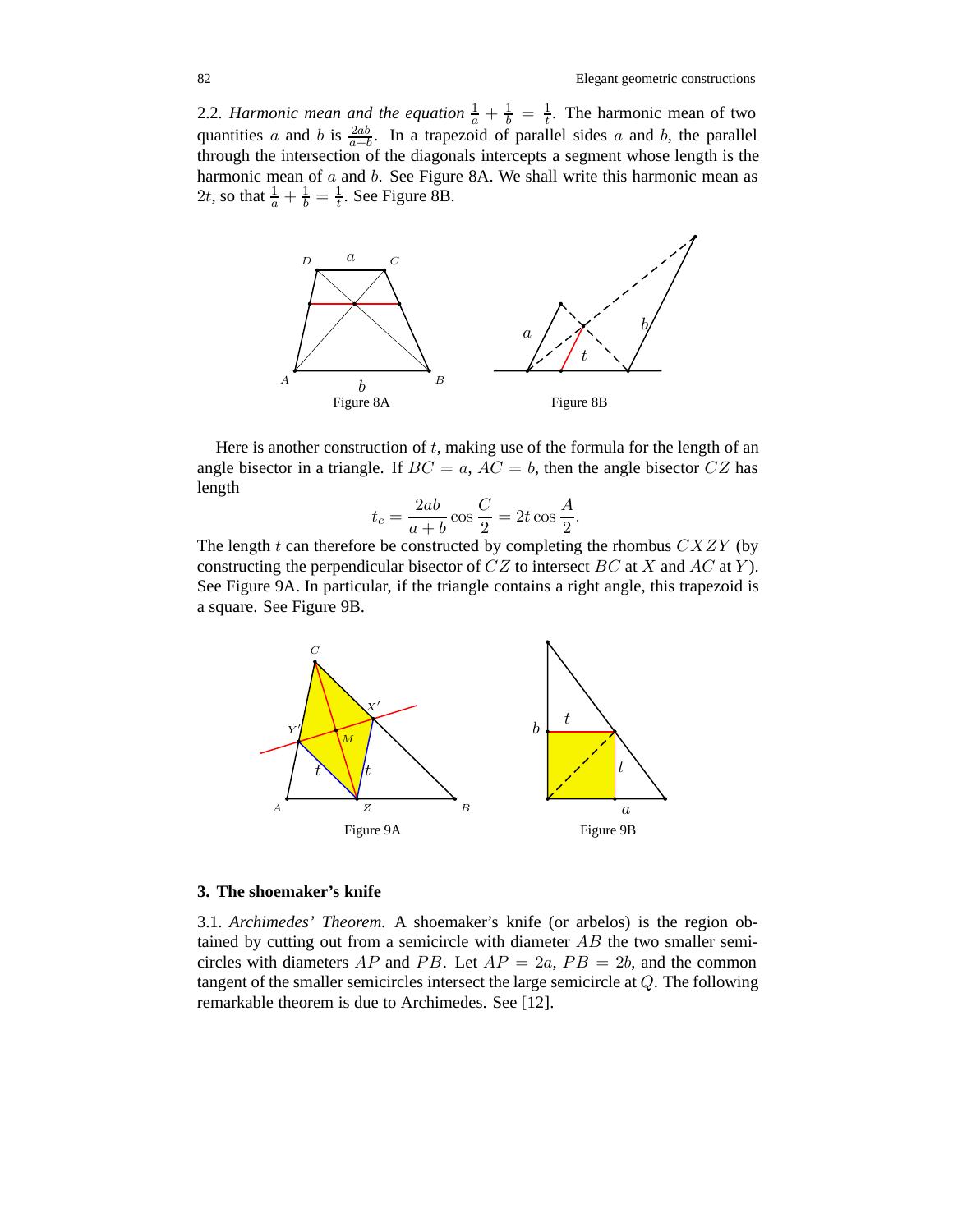**Theorem 1** (Archimedes). (1) *The two circles each tangent to PQ*, *the large semicircle and one of the smaller semicircles have equal radii*  $t = \frac{ab}{a+b}$ . See Figure 10A*.*

(2) *The circle tangent to each of the three semicircles has radius*

$$
\rho = \frac{ab(a+b)}{a^2 + ab + b^2}.\tag{1}
$$

See Figure 10B*.*



Here is a simple construction of the Archimedean "twin circles". Let  $Q_1$  and  $Q_2$  be the "highest" points of the semicircles  $O_1(a)$  and  $O_2(b)$  respectively. The intersection  $C_3 = O_1 Q_2 \cap O_2 Q_1$  is a point "above" P, and  $C_3 P = t = \frac{ab}{a+b}$ .

**Construction 4.** *Construct the circle*  $P(C_3)$  *to intersect the diameter* AB *at*  $P_1$ *and*  $P_2$  (*so that*  $P_1$  *is on AP and*  $P_2$  *is on PB*).

*The center*  $C_1$  (*respectively*  $C_2$ ) *is the intersection of the circle*  $O_1(P_2)$  (*respectively*  $O_2(P_1)$ *) and the perpendicular to AB at*  $P_1$  (*respectively*  $P_2$ *).* See Figure 11*.*



Figure 11

**Theorem 2** (Bankoff [3]). *If the incircle*  $C(\rho)$  *of the shoemaker's knife touches the smaller semicircles at* X *and* Y *, then the circle through the points* P*,* X*,* Y *has the same radius* t *as the Archimedean circles.* See Figure 12*.*

This gives a very simple construction of the incircle of the shoemaker's knife.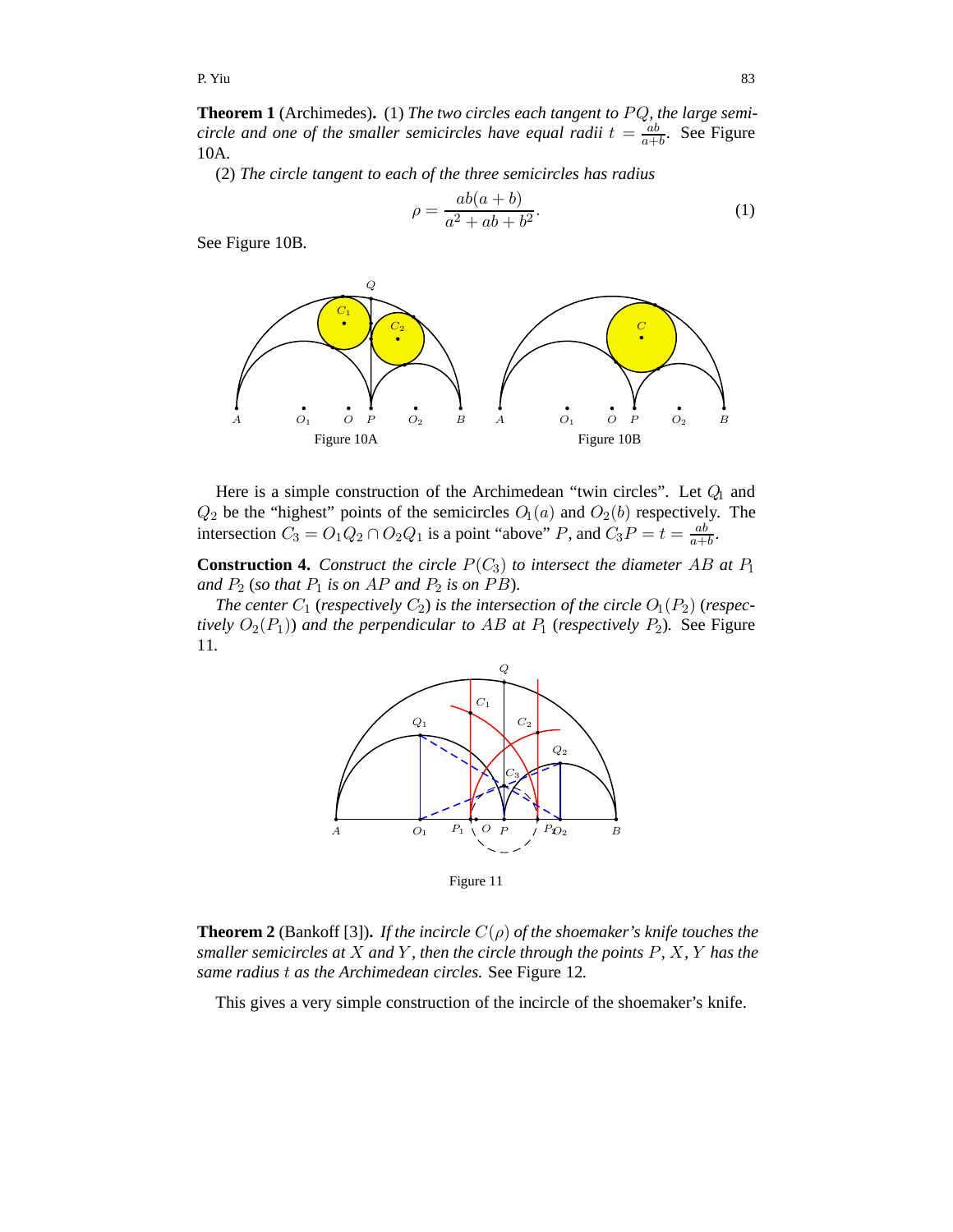

**Construction 5.** *Let X* =  $C_3(P) \cap O_1(a)$ *, Y* =  $C_3(P) \cap O_2(b)$ *, and C* =  $O_1X \cap$  $O_2Y$ *. The circle*  $C(X)$  *is the incircle of the shoemaker's knife. It touches the large semicircle at*  $Z = OC \cap O(a + b)$ *.* See Figure 13*.* 

A rearrangement of (1) in the form

$$
\frac{1}{a+b} + \frac{1}{\rho} = \frac{1}{t}
$$

leads to another construction of the incircle  $(C)$  by directly locating the center and one point on the circle. See Figure 14.



**Construction 6.** Let  $Q_0$  be the "highest" point of the semicircle  $O(a + b)$ . Con*struct*

(i)  $K = Q_1 Q_2 \cap P Q$ , (ii)  $S = OC_3 \cap Q_0K$ *, and* (iii) *the perpendicular from* S *to* AB *to intersect the line* OK *at* C*.*

*The circle* C(S) *is the incircle of the shoemaker's knife.*

3.2*. Other simple constructions of the incircle of the shoemaker's knife.* We give four more simple constructions of the incircle of the shoemaker's knife. The first is by Leon Bankoff [1]. The remaining three are by Peter Woo [21].

**Construction 7** (Bankoff). (1) *Construct the circle*  $Q_1(A)$  *to intersect the semicircles*  $O_2(b)$  *and*  $O(a + b)$  *at* X *and* Z *respectively.* 

(2) *Construct the circle*  $Q_2(B)$  *to intersect the semicircles*  $O_1(a)$  *and*  $O(a + b)$ *at* Y *and the same point* Z *in* (1) *above.*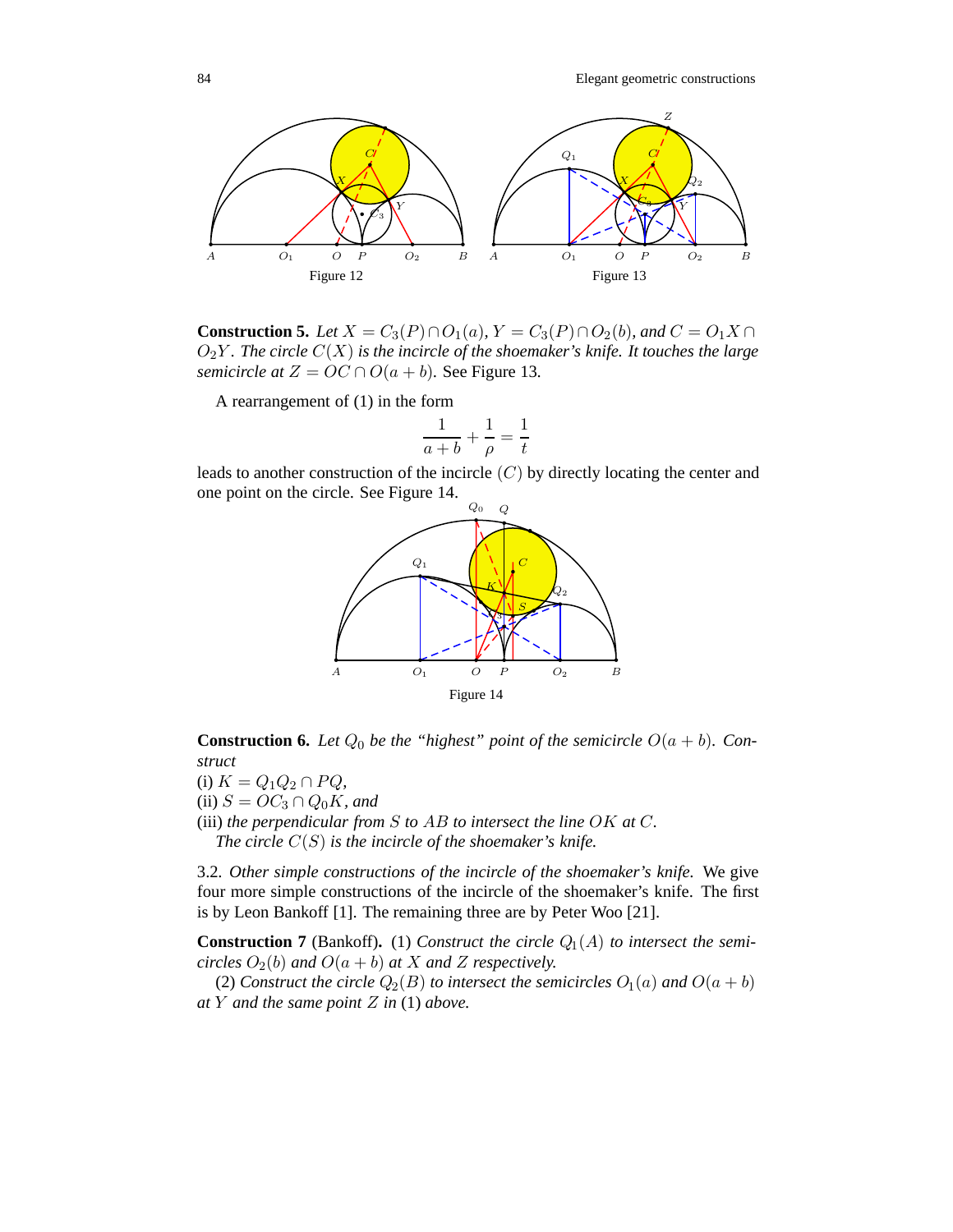*The* circle through X, Y, Z is the incircle of the shoemaker's knife. See Figure 15.



**Construction 8** (Woo). (1) *Construct the line*  $AQ_2$  *to intersect the semicircle*  $O_2(b)$  *at* X.

(2) *Construct the line*  $BQ_1$  *to intersect the semicircle*  $O_1(a)$  *at* Y.

(3) Let  $S = AQ_2 \cap BQ_1$ . Construct the line PS to intersect the semicircle  $O(a + b)$  *at*  $Z$ *.* 

*The* circle through X, Y, Z is the incircle of the shoemaker's knife. See Figure 16.

**Construction 9** (Woo). Let M be the "lowest" point of the circle  $O(a + b)$ . Con*struct*

(i) *the circle*  $M(A)$  *to intersect*  $O_1(a)$  *at* Y *and*  $O_2(b)$  *at* X,

(ii) *the line*  $MP$  *to intersect the semicircle*  $O(a + b)$  *at* Z.

*The* circle through *X*, *Y*, *Z* is the incircle of the shoemaker's knife. See Figure 17.

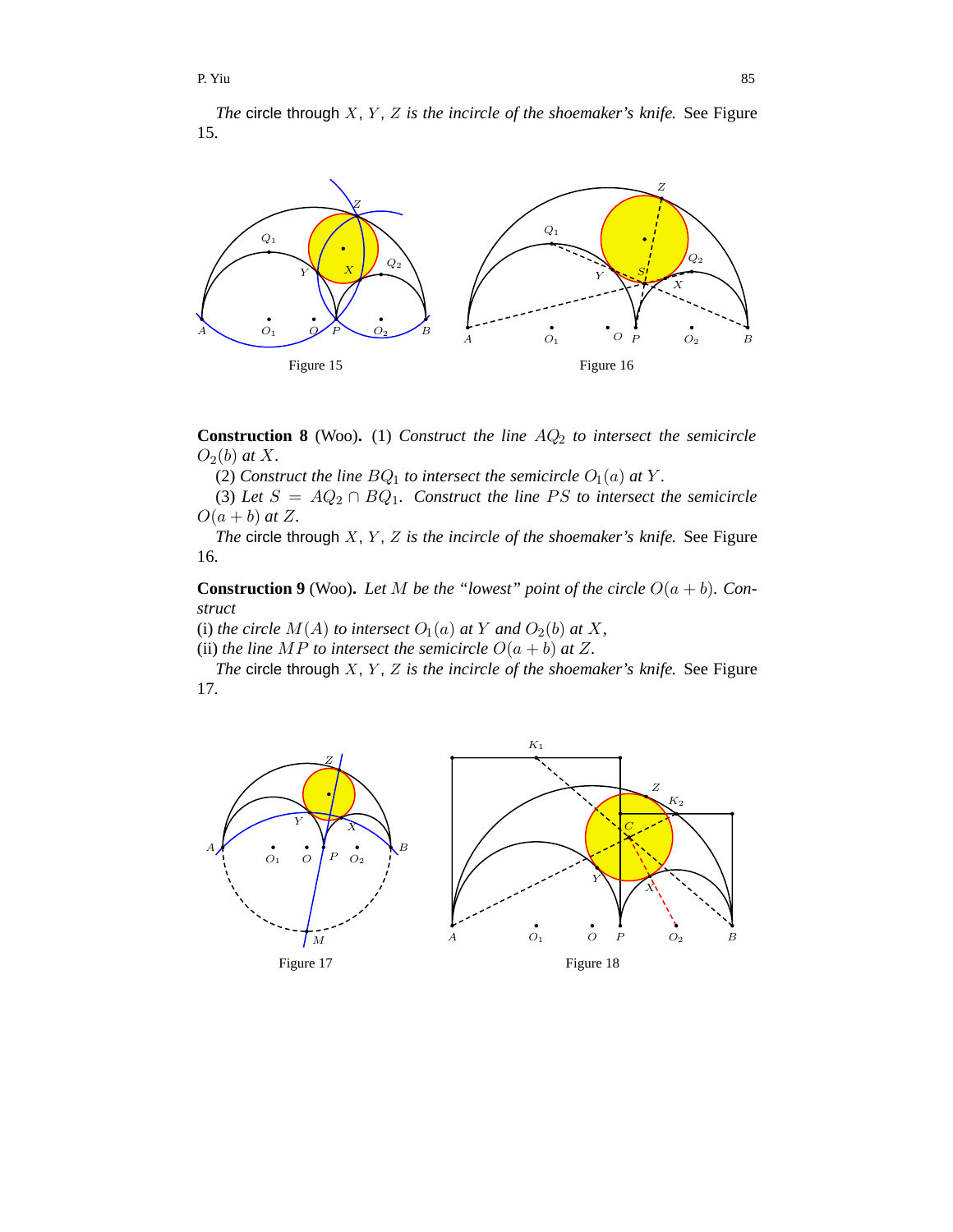**Construction 10** (Woo)**.** *Construct* squares *on* AP *and* P B *on the same side of the shoemaker knife. Let*  $K_1$  *and*  $K_2$  *be the midpoints of the opposite sides of AP and* PB respectively. Let  $C = AK_2 \cap BK_1$ , and  $X = CO_2 \cap O_2(b)$ . *The circle*  $C(X)$  *is the incircle of the shoemaker's knife.* See Figure 18.

#### **4. Animation of bicentric polygons**

A famous theorem of J. V. Poncelet states that if between two conics  $C_1$  and  $C_2$ there is a polygon of n sides with vertices on  $C_1$  and sides tangent to  $C_2$ , then there is one such polygon of  $n$  sides with a vertex at an arbitrary point on  $G_1$ . See, for example, [5]. For circles  $C_1$  and  $C_2$  and for  $n = 3, 4$ , we illustrate this theorem by constructing animation pictures based on simple metrical relations.

4.1*. Euler's formula.* Consider the construction of a triangle given its circumcenter O, incenter I and a vertex A. The circumcircle is  $O(A)$ . If the line AI intersects this circle again at X, then the vertices  $B$  and  $C$  are simply the intersections of the circles  $X(I)$  and  $O(A)$ . See Figure 19A. This leads to the famous Euler formula

$$
d^2 = R^2 - 2Rr,\t\t(2)
$$

where  $d$  is the distance between the circumcenter and the incenter.<sup>5</sup>



4.1.1*.* Given a circle  $O(R)$  and  $r < \frac{R}{2}$ , to construct a point I such that  $O(R)$  and  $I(r)$  are the circumcircle and incircle of a triangle.

**Construction 11.** *Let* P(r) *be a circle tangent to* (O) *internally. Construct a line through* O tangent to the circle  $P(r)$  *at a point* I.

*The circle*  $I(r)$  *is the incircle of triangles which have*  $O(R)$  *as circumcircle.* See Figure 20.

<sup>5</sup>*Proof*: If *I* is the incenter, then  $AI = \frac{r}{\sin \frac{A}{2}}$  and  $IX = IB = \frac{2R}{\sin \frac{A}{2}}$ . See Figure 19B. The power of *I* with respect to the circumcircle is  $d^2 - R^2 = IA \cdot IX = -r \sin \frac{A}{2} \cdot \frac{2R}{\sin \frac{A}{2}} = -2Rr$ .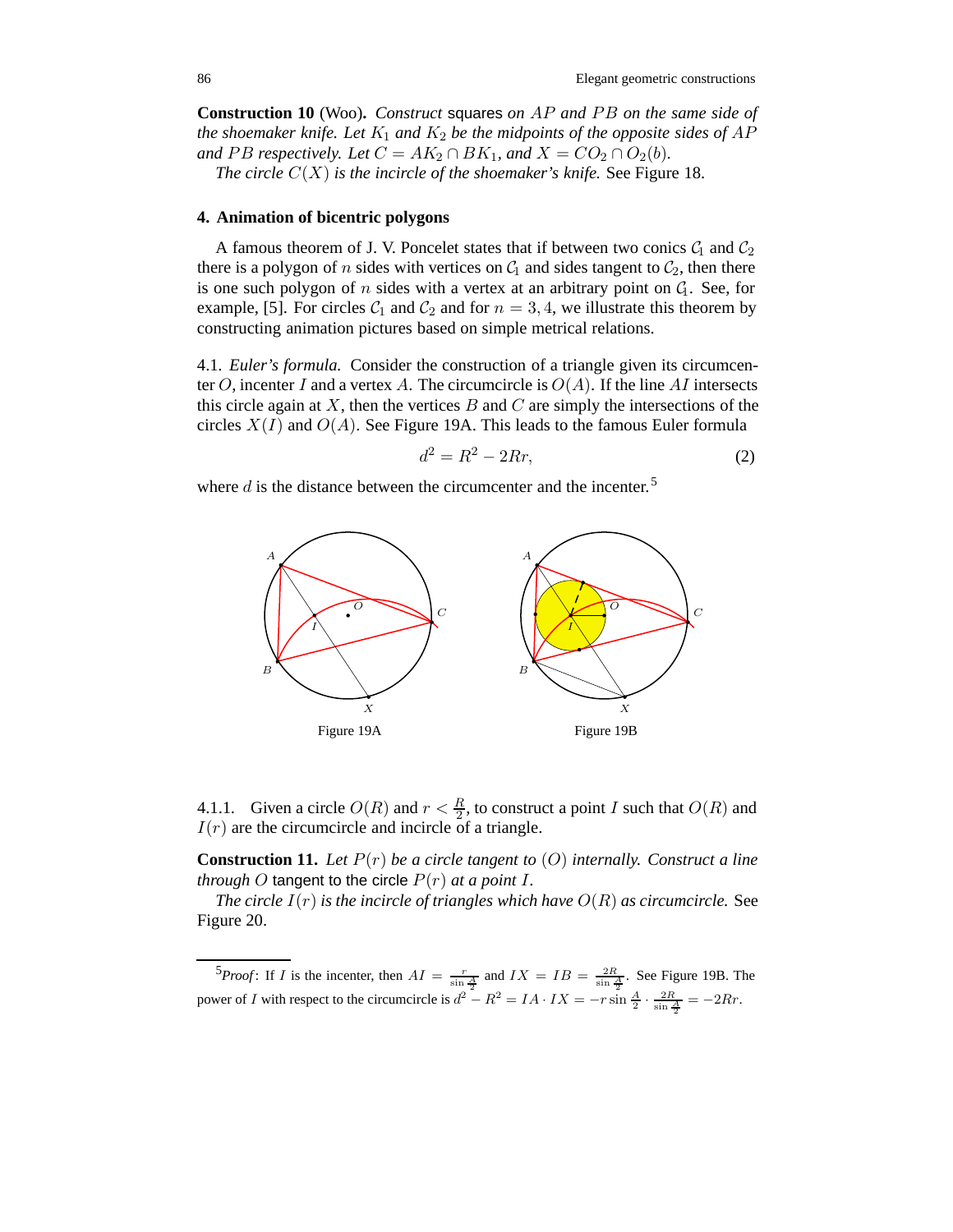

4.1.2. Given a circle  $O(R)$  and a point I, to construct a circle  $I(r)$  such that  $O(R)$ and  $I(r)$  are the circumcircle and incircle of a triangle.

**Construction 12.** *Construct the circle*  $I(R)$  *to intersect*  $O(R)$  *at a point* P, and *construct the line PI to intersect*  $O(R)$  *again at Q. Let* T *be the midpoint of IQ.* 

*The circle* I(T) *is the incircle of triangles which have* O(R) *as circumcircle.* See Figure 21.

4.1.3. Given a circle  $I(r)$  and a point O, to construct a circle  $O(R)$  which is the circumcircle of triangles with  $I(r)$  as incircle. Since  $R = r + \sqrt{r^2 + d^2}$  by the Euler formula (2), we have the following construction. See Figure 22.

**Construction 13.** *Let* IP *be a radius of* I(r) *perpendicular to* IO*. Extend* OP *to a point* A *such that*  $PA = r$ .

*The circle*  $O(A)$  *is the circumcircle of triangles which have*  $I(r)$  *as incircle.* 



4.1.4*.* Given  $I(r)$  and  $R > 2r$ , to construct a point O such that  $O(R)$  is the circumcircle of triangles with  $I(r)$  as incircle.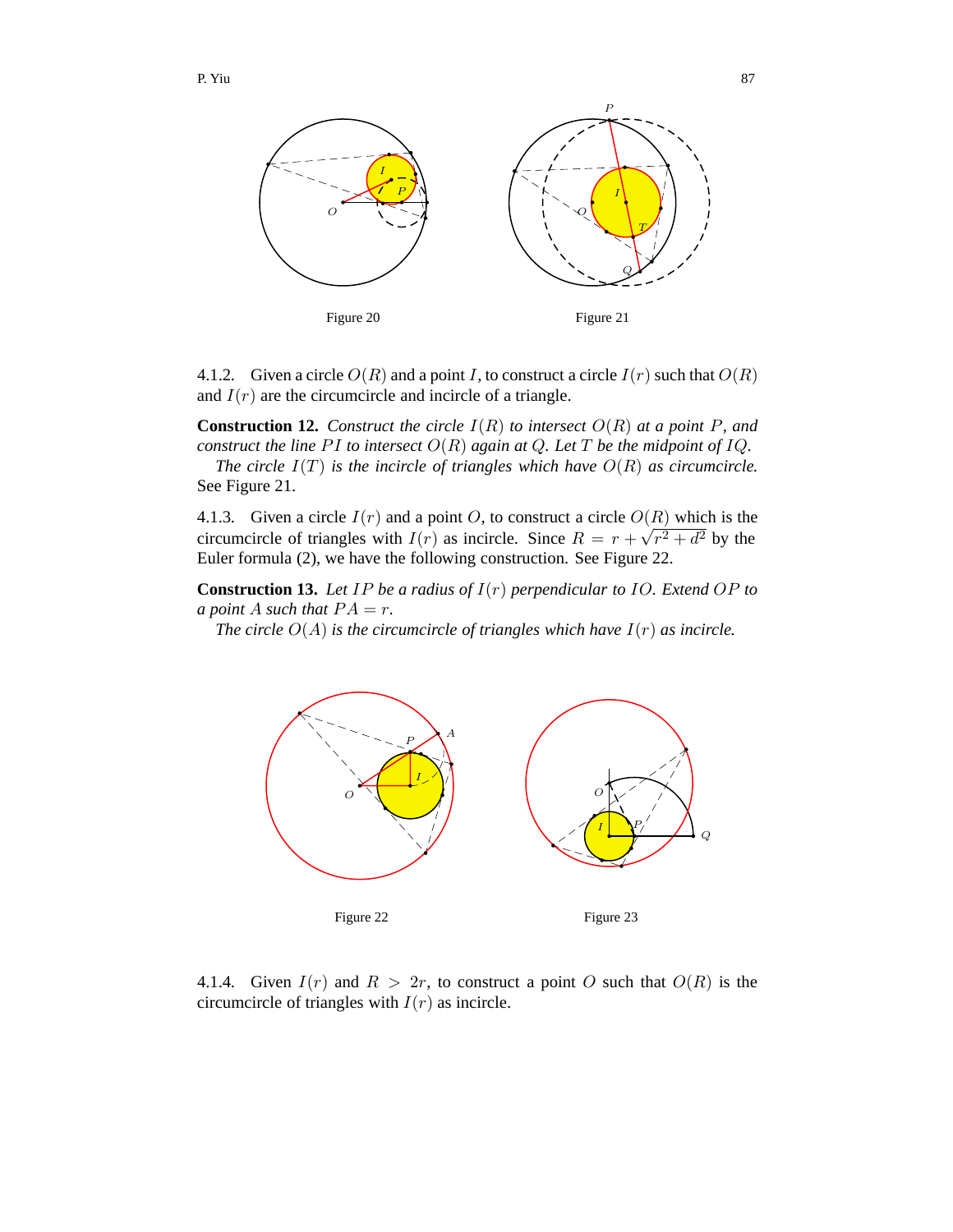**Construction 14.** *Extend a radius* IP *to* Q *such that* IQ = R*. Construct the perpendicular to IP at I to intersect the circle*  $P(Q)$  *at O.* 

*The circle*  $O(R)$  *is the circumcircle of triangles which have*  $I(r)$  *as incircle.* See Figure 23.

4.2*. Bicentric quadrilaterals.* A bicentric quadrilateral is one which admits a circumcircle and an incircle. The construction of bicentric quadrilaterals is based on the Fuss formula

$$
2r^2(R^2 + d^2) = (R^2 - d^2)^2,
$$
\n(3)

where  $d$  is the distance between the circumcenter and incenter of the quadrilateral. See [7, §39].

4.2.1. Given a circle  $O(R)$  and a point I, to construct a circle  $I(r)$  such that  $O(R)$ and  $I(r)$  are the circumcircle and incircle of a quadrilateral.

The Fuss formula (3) can be rewritten as

$$
\frac{1}{r^2} = \frac{1}{(R+d)^2} + \frac{1}{(R-d)^2}.
$$

In this form it admits a very simple interpretation:  $r$  can be taken as the altitude on the hypotenuse of a right triangle whose shorter sides have lengths  $R \pm d$ . See Figure 24.

**Construction 15.** *Extend* IO *to intersect* O(R) *at a point* A*. On the perpendicular to* IA at I construct a point K such that  $IK = R - d$ . Construct the altitude IP *of the right triange* AIK*.*

The circles  $O(R)$  and  $I(P)$  are the circumcircle and incircle of bicentric quadri*laterals.*

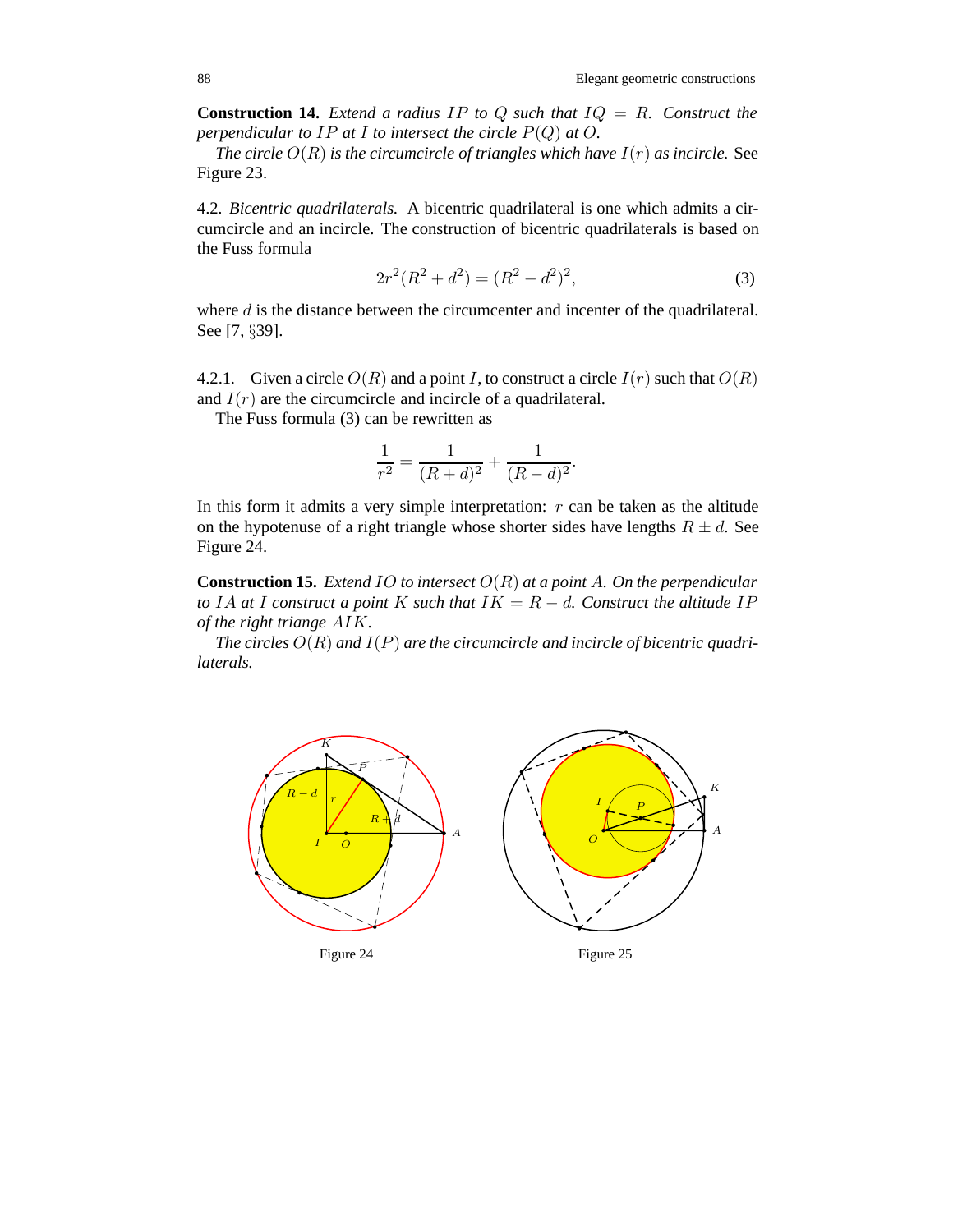4.2.2. Given a circle  $O(R)$  and a radius  $r \leq \frac{R}{\sqrt{2}}$ , to construct a point I such that  $I(r)$  is the incircle of quadrilaterals inscribed in  $O(R)$ , we rewrite the Fuss formula (3) in the form

$$
d^{2} = \left(\sqrt{R^{2} + \frac{r^{2}}{4}} - \frac{r}{2}\right)\left(\sqrt{R^{2} + \frac{r^{2}}{4}} - \frac{3r}{2}\right).
$$

This leads to the following construction. See Figure 25.

**Construction 16.** Construct a right triangle OAK with a right angle at A, OA  $=$ R and  $AK = \frac{r}{2}$ . On the hypotenuse OK choose a point P such that  $KP = r$ . *Construct a* tangent from O to the circle  $P(\frac{r}{2})$ *. Let I be the point of tangency.* 

*The circles* O(R) *and* I(r) *are the circumcircle and incircle of bicentric quadrilaterals.*

4.2.3. Given a circle  $I(r)$  and a point O, to construct a circle  $(O)$  such that these two circles are respectively the incircle and circumcircle of a quadrilateral. Again, from the Fuss formula (3),

$$
R^{2} = \left(\sqrt{d^{2} + \frac{r^{2}}{4}} + \frac{r}{2}\right)\left(\sqrt{d^{2} + \frac{r^{2}}{4}} + \frac{3r}{2}\right)
$$

.

**Construction 17.** *Let* E *be the midpoint of a radius* IB *perpendicular to* OI*. Extend the ray* OE *to a point* F *such that*  $EF = r$ *. Construct a tangent OT to the* circle  $F\left(\frac{r}{2}\right)$ . Then OT is a circumradius.

# **5. Some circle constructions**

5.1*. Circles tangent to a chord at a given point.* Given a point P on a chord BC of a circle  $(O)$ , there are two circles tangent to BC at P, and to  $(O)$  internally. The radii of these two circles are  $\frac{BP \cdot \vec{PC}}{Q(D+1)}$  $\frac{2R+P}{2(R\pm h)}$ , where h is the distance from O to BC. They can be constructed as follows.

**Construction 18.** *Let* M *be the midpoint of* BC*, and* XY *be the diameter perpendicular to* BC*. Construct*

(i) *the circle center* P*, radius* MX *to intersect the arc* BXC *at a point* Q*,*

(ii) *the line*  $PQ$  *to intersect the circle*  $(O)$  *at a point*  $H$ *,* 

(iii) *the circle*  $P(H)$  *to intersect the line perpendicular to*  $BC$  *at*  $P$  *at*  $K$  (*so that* H *and* K *are on the same side of* BC)*.*

*The circle with diameter* PK *is tangent to the circle* (O)*.* See Figure 26A*.*

*Replacing* X *by* Y *in* (i) *above we obtain the other circle tangent to* BC *at* P *and internally to* (O)*.* See Figure 26B*.*

5.2. *Chain of circles tangent to a chord.* Given a circle  $(Q)$  tangent internally to a circle  $(O)$  and to a chord  $BC$  at a given point P, there are two neighbouring circles tangent to  $(O)$  and to the same chord. These can be constructed easily by observing that in Figure 27, the common tangent of the two circles cuts out a segment whose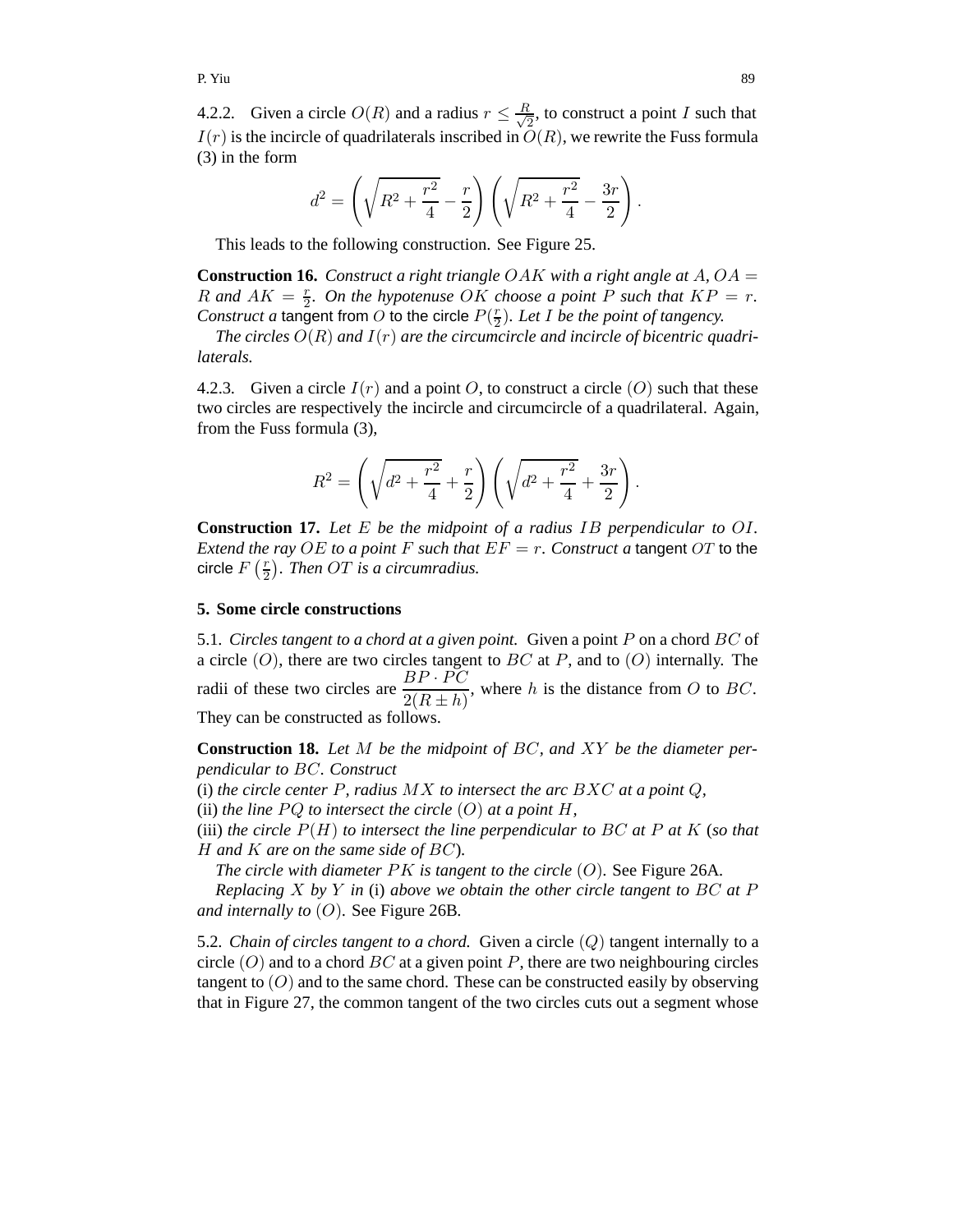

Figure 26B

midpoint is B. If  $(Q')$  is a neighbour of  $(Q)$ , their common tangent passes through the midpoint  $M$  of the arc  $BC$  complementary to  $(Q)$ . See Figure 28.

Figure 26A

**Construction 19.** *Given a circle* (Q) *tangent to* (O) *and to the chord* BC*, construct*

(i) *the circle*  $M(B)$  *to intersect*  $(Q)$  *at*  $T_1$  *and*  $T_2$ *,*  $MT_1$  *and*  $MT_2$  *being tangents to* (Q)*,*

(ii) *the bisector of the angle between*  $MT_1$  *and BC to intersect the line*  $QT_1$  *at*  $Q_1$ *. The circle*  $Q_1(T_1)$  *is tangent to*  $(O)$  *and to*  $BC$ *.* 

*Replacing*  $T_1$  *by*  $T_2$  *in* (ii) *we obtain*  $Q_2$ *. The circle*  $Q_2(T_2)$  *is also tangent to* (O) *and* BC*.*



5.3*. Mixtilinear incircles.* Given a triangle ABC, we construct the circle tangent to the sides  $AB$ ,  $AC$ , and also to the circumcircle internally. Leon Bankoff [4] called this the A- mixtilinear incircle of the triangle. Its center is clearly on the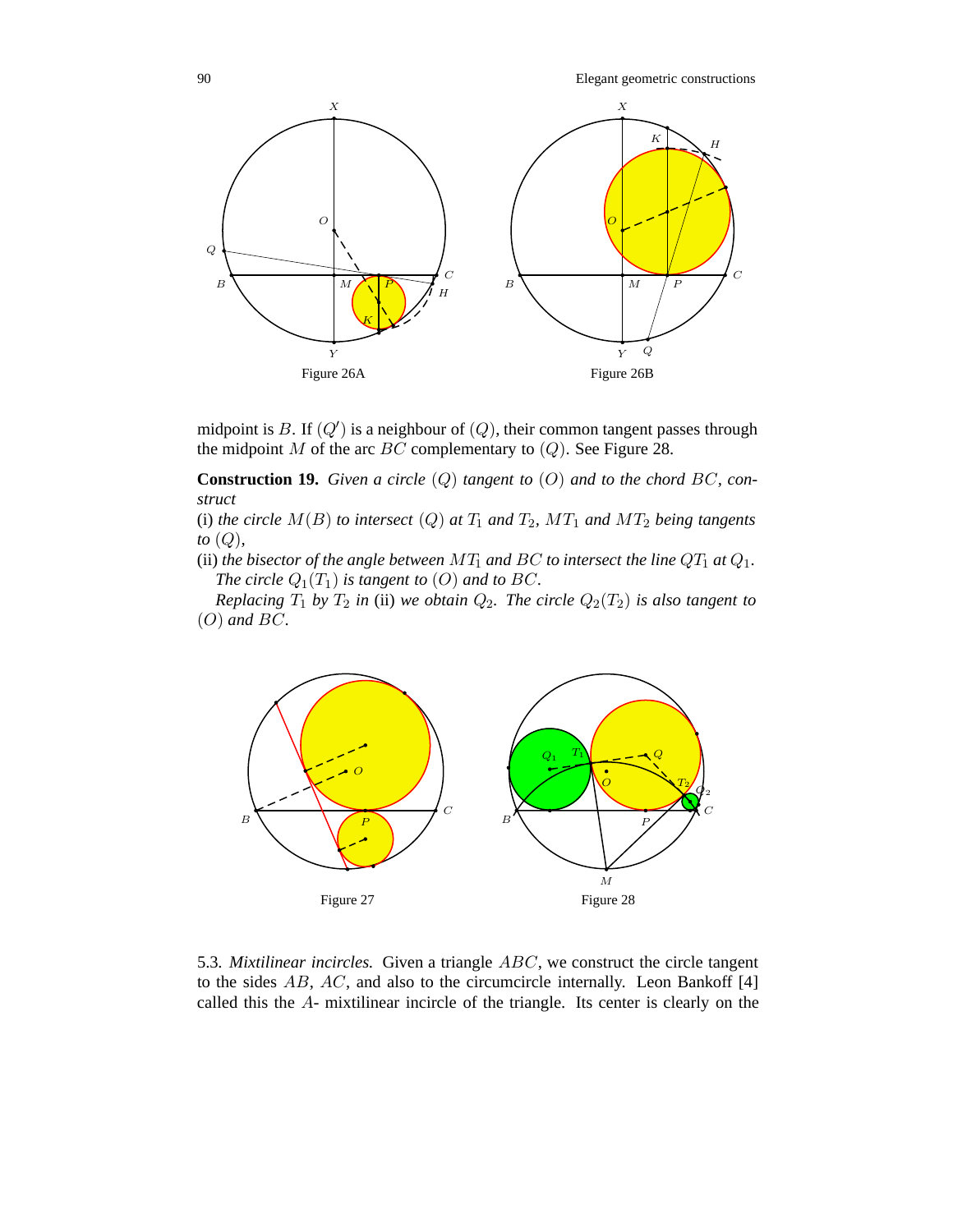bisector of angle A. Its radius is  $r \sec^2 \frac{A}{2}$ , where r is the inradius of the triangle. The mixtilinear incircle can be constructed as follows. See Figure 29.



Figure 29

**Construction 20** (Mixtilinear incircle)**.** *Let* I *be the* incenter *of triangle* ABC*. Construct*

(i) *the perpendicular to* IA *at* I *to intersect* AC *at* Y *,*

(ii) *the perpendicular to AY at Y to intersect the line AI at*  $I_a$ *. The circle*  $I_a(Y)$  *is the A-mixtilinear incircle of ABC.* 

The other two mixtilinear incircles can be constructed in a similar way. For another construction, see [23].

5.4*. Ajima's construction.* The interesting book [10] by Fukagawa and Rigby contains a very useful formula which helps perform easily many constructions of inscribed circles which are otherwise quite difficult.

**Theorem 3** (Ajima)**.** *Given triangles* ABC *with circumcircle* (O) *and a point* P *such that* A *and* P *are on the same side of* BC*, the circle tangent to the lines* P B*,* PC, and to the circle (O) internally is the image of the incircle of triangle PBC *under the homothety with center*  $P$  *and ratio*  $1 + \tan \frac{A}{2} \tan \frac{BPC}{2}$ .

**Construction 21** (Ajima)**.** *Given two points* B *and* C *on a circle* (O) *and an arbitrary point* P*, construct*

(i) *a point* A *on* (O) *on the same side of* BC *as* P*,* (*for example, by taking the midpoint* M *of* BC*, and intersecting the ray* MP *with the circle* (O))*,*

(ii) *the* incenter I *of triangle* ABC*,*

(iii) *the* incenter  $I'$  *of triangle PBC*,

(iv) the perpendicular to  $I'P$  at  $I'$  to intersect PC at  $Z$ .

(v) *Rotate the ray* ZI *about* Z *through an* (*oriented*) *angle equal to angle* BAI *to intersect the line* AP *at* Q*.*

*Then the circle with center Q, tangent to the lines PB and PC, is also tangent to* (O) *internally.* See Figure 30*.*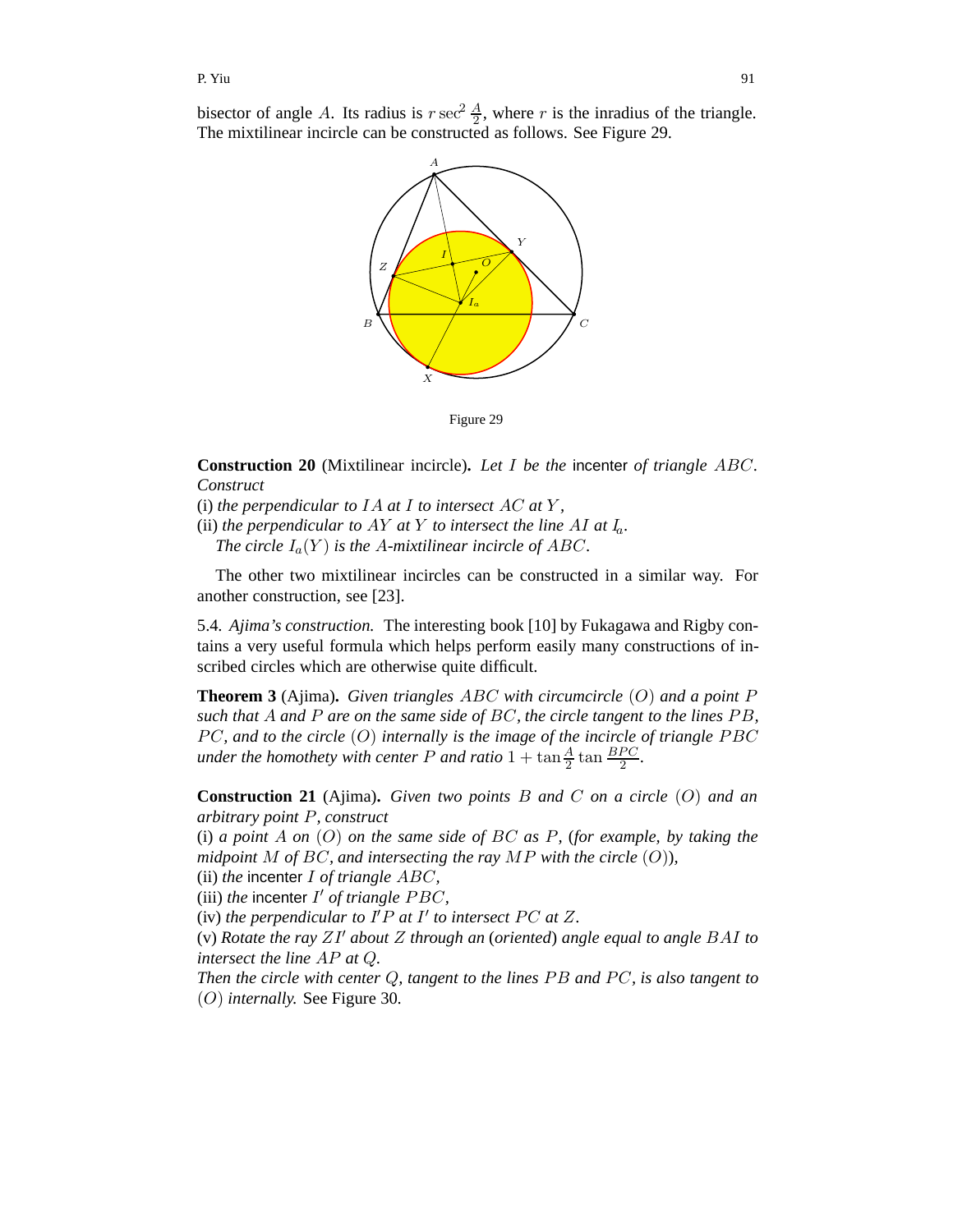

5.4.1*. Thebault's theorem. ´* With Ajima's construction, we can easily illustrate the famous Thébault theorem. See [18, 2] and Figure 31.

**Theorem 4** (Thébault). Let P be a point on the side BC of triangle ABC. If the *circles* (X) *and* (Y ) *are tangent to* AP*,* BC*, and also internally to the circumcirle of the triangle, then the line* XY *passes through the incenter of the triangle.*

5.4.2*. Another example.* We construct an animation picture based on Figure 32 below. Given a segment AB and a point P, construct the squares  $APX^{\dagger}X$  and  $BPY'Y$  on the segments  $AP$  and  $BP$ . The locus of P for which A, B, X, Y are concyclic is the union of the perpendicular bisector of  $AB$  and the two quadrants of circles with A and B as endpoints. Consider P on one of these quadrants. The center of the circle  $ABYX$  is the center of the other quadrant. Applying Ajima's construction to the triangle  $XAB$  and the point  $P$ , we easily obtain the circle tangent to AP, BP, and (O). Since  $\angle APB = 135^\circ$  and  $\angle AXB = 45^\circ$ , the radius of this circle is twice the inradius of triangle APB.



Figure 32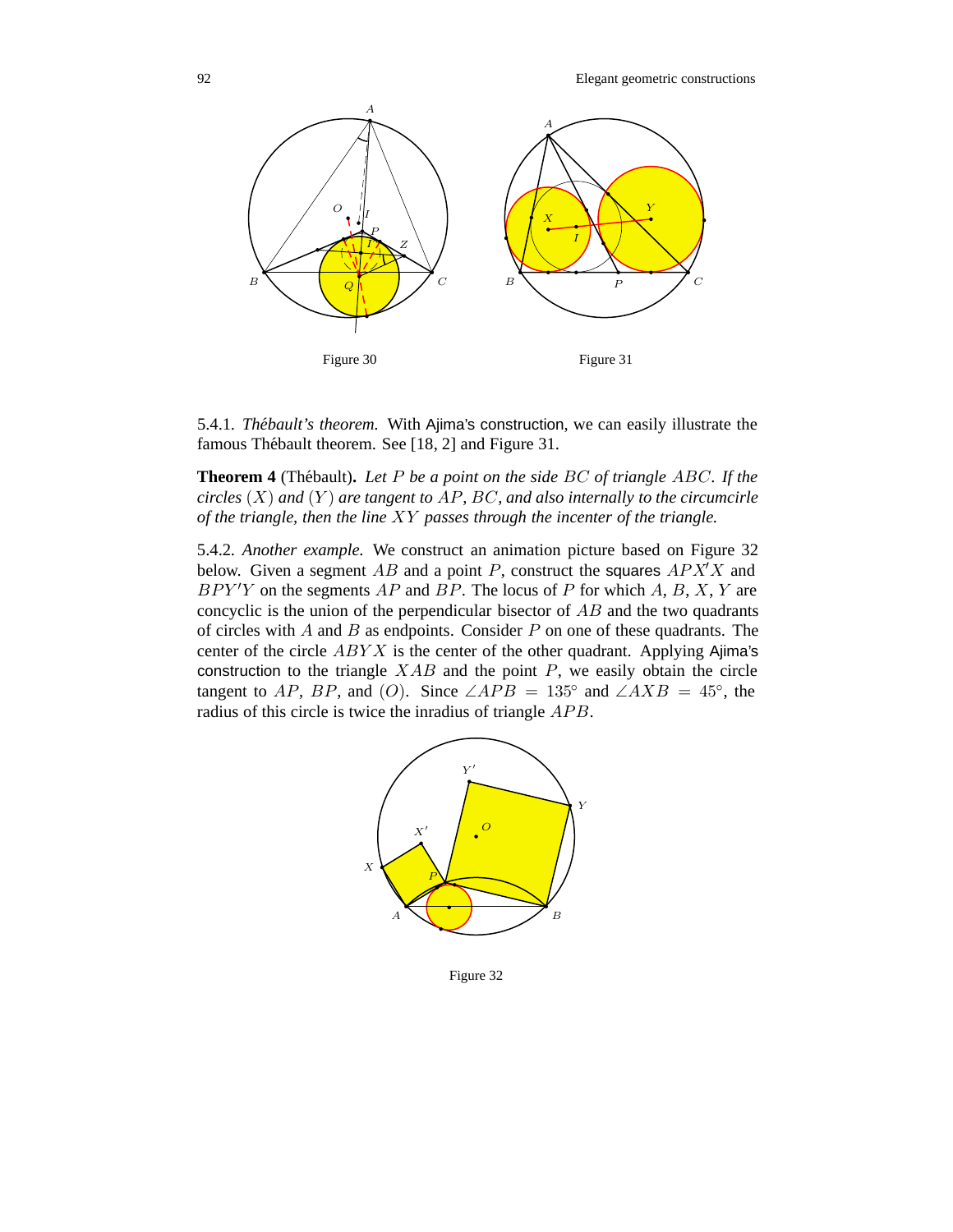#### **6. Some examples of triangle constructions**

There is an extensive literature on construction problems of triangles with certain given elements such as angles, lengths, or specified points. Wernick [20] outlines a project of such with three given specific points. Lopes [14], on the other hand, treats extensively the construction problems with three given lengths such as sides, medians, bisectors, or others. We give three examples admitting elegant constructions.<sup>6</sup>

6.1*. Construction from a sidelength and the corresponding median and angle bisector.* Given the length  $2a$  of a side of a triangle, and the lengths m and t of the median and the angle bisector on the same side, to construct the triangle. This is Problem 1054(a) of the *Mathematics Magazine* [6]. In his solution, Howard Eves denotes by z the distance between the midpoint and the foot of the angle bisector on the side 2a, and obtains the equation

$$
z4 - (m2 + t2 + a2)z2 + a2(m2 - t2) = 0,
$$

from which he concludes constructibility (by ruler and compass). We devise a simple construction, assuming the data given in the form of a triangle  $AMT$  with  $AT = t$ ,  $AM' = m$  and  $M'T = a$ . See Figure 33. Writing  $a^2 = m^2 + t^2 - 2tu$ , and  $z^2 = m^2 + t^2 - 2tw$ , we simplify the above equation into

$$
w(w - u) = \frac{1}{2}a^2.
$$
 (4)

Note that u is length of the projection of  $AM'$  on the line  $AT$ , and w is the length of the median AM on the bisector AT of the sought triangle ABC. The length w can be easily constructed, from this it is easy to complete the triangle ABC.



Figure 33

<sup>6</sup> Construction 3 (Figure 7) solves the construction problem of triangle *ABC* given angle *A*, side *a*, and the length *t* of the bisector of angle *A*. See Footnote 4.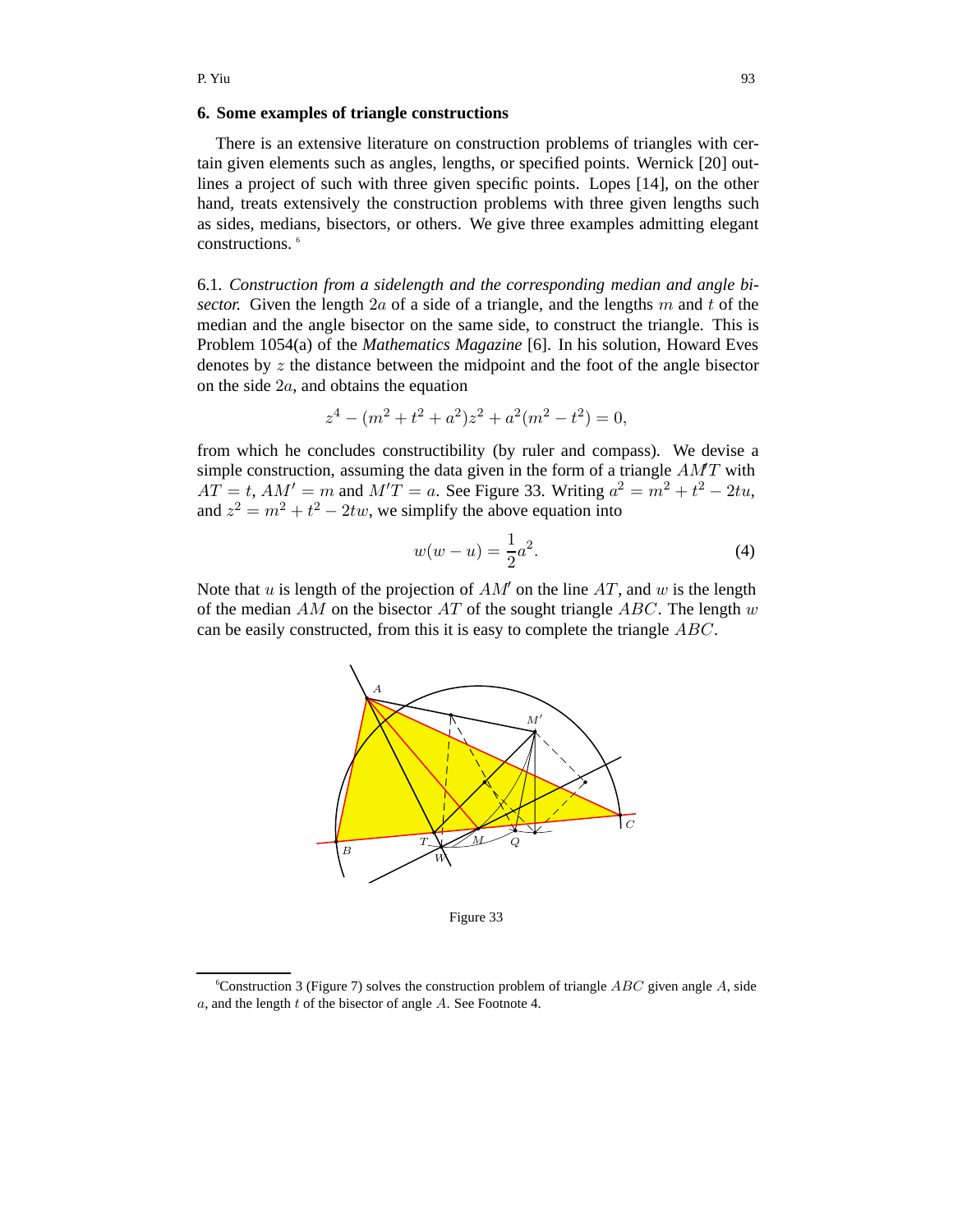**Construction 22.** (1) *On the perpendicular to* AM *at* M *, choose a point* Q *such that*  $M'Q = \frac{M'T}{\sqrt{2}} = \frac{a}{\sqrt{2}}$ *.* 

(2) *Construct the circle with center the midpoint of* AM *to pass through* Q *and to intersect the line* AT *at* W *so that* T *and* W *are on the same side of* A*.* (*The length* w *of* AW *satisfies* (*4*) *above*)*.*

(3) Construct the perpendicular at  $W$  to  $AW$  to intersect the circle  $A(M)$  at M*.*

(4) *Construct the circle* M(a) *to intersect the line* MT *at two points* B *and* C*. The triangle* ABC *has* AT *as bisector of angle* A*.*

6.2*. Construction from an angle and the corresponding median and angle bisector.* This is Problem 1054(b) of the *Mathematics Magazine*. See [6]. It also appeared earlier as Problem E1375 of the *American Mathematical Monthly*. See [11]. We give a construction based on Thébault's solution.

Suppose the data are given in the form of a right triangle  $OAM$ , where  $\angle AOM =$ A or  $180° - A$ ,  $\angle M = 90°$ ,  $AM = m$ , along with a point T on AM such that  $AT = t$ . See Figure 34.



Figure 34

**Construction 23.** (1) *Construct the circle*  $O(A)$ *. Let* A' *be the mirror image of* A *in* M*. Construct the diameter* XY *perpendicular to* AA *,* X *the point for which*  $\angle AXA' = A$ .

(2) *On the segment*  $A'X$  *choose a point*  $P$  *such that*  $A'P = \frac{t}{2}$ *. and construct the parallel through* P *to* XY *to intersect* A Y *at* Q*.*

(3) *Extend*  $XQ$  *to*  $K$  *such that*  $QK = QA'$ *.* 

(4) *Construct a point* B *on*  $O(A)$  *such that*  $XB = XK$ *, and its mirror image* C *in* M*.*

*Triangle* ABC *has given angle* A*, median* m *and bisector* t *on the side* BC*.*

6.3*. Construction from the incenter, orthocenter and one vertex.* This is one of the unsolved cases in Wernick [20]. See also [22]. Suppose we put the incenter  $I$  at the origin,  $A = (a, b)$  and  $H = (a, c)$  for  $b > 0$ . Let r be the inradius of the triangle.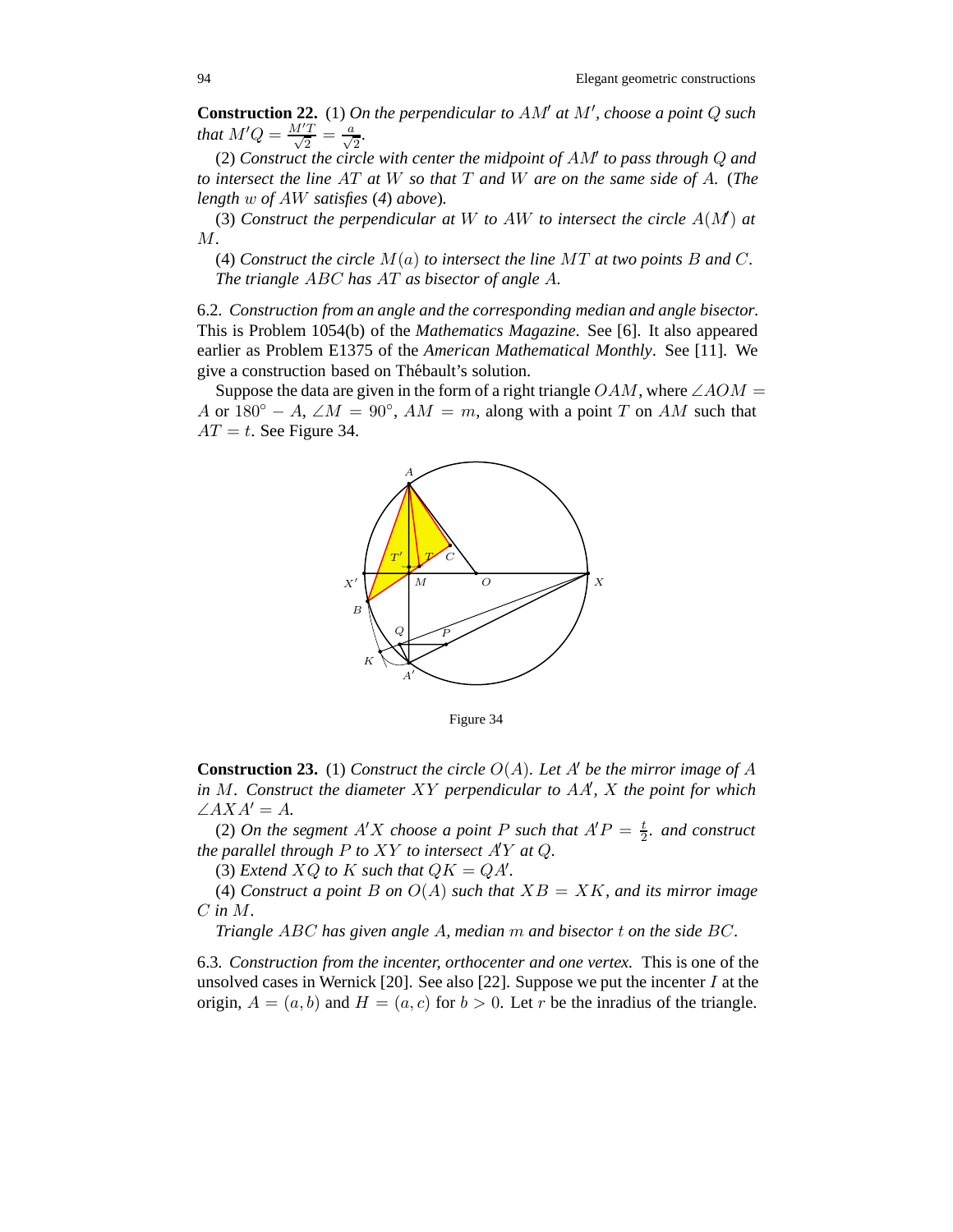A fairly straightforward calculation gives

$$
r^{2} - \frac{b - c}{2}r - \frac{1}{2}(a^{2} + bc) = 0.
$$
 (5)

If  $M$  is the midpoint of  $IA$  and  $P$  the orthogonal projection of  $H$  on the line *IA*, then  $\frac{1}{2}(a^2 + bc)$ , being the dot product of *IM* and *IH*, is the (signed) product  $IM \cdot IP$ . Note that if angle  $AIH$  does not exceed a right angle, equation (5) admits a unique positive root. In the construction below we assume  $H$  closer than  $A$  to the perpendicular to  $AH$  through  $I$ .

**Construction 24.** *Given triangle* AIH *in which the angle* AIH *does not exceed a right angle, let* M *be the midpoint of* IA*,* K *the midpoint of* AH*, and* P *the orthogonal projection of* H *on the line* IA*.*

(1) *Construct the circle* <sup>C</sup> *through* <sup>P</sup>*,* <sup>M</sup> *and* <sup>K</sup>*. Let* <sup>O</sup> *be the center of* <sup>C</sup> *and* <sup>Q</sup> *the midpoint of* PK*.*

(2) *Construct a tangent from I to the circle*  $O(Q)$  *intersecting*  $C$  *at*  $T$ *, with*  $T$ *farther from* I *than the point of tangency.*

*The circle* I(T) *is the incircle of the required triangle, which can be completed by constructing the tangents from* A *to* I(T)*, and the tangent perpendicular to* AH *through the "lowest" point of*  $I(T)$ *. See Figure 35.* 

If  $H$  is farther than  $A$  to the perpendicular from  $I$  to the line  $AH$ , the same construction applies, except that in (2)  $T$  is the intersection with  $\mathcal C$  closer to  $I$  than the point of tangency.



Figure 35

*Remark.* The construction of a triangle from its circumcircle, incenter, orthocenter was studied by Leonhard Euler [8], who reduced it to the problem of trisection of an angle. In Euler's time, the impossibility of angle trisection by ruler and compass was not yet confirmed.